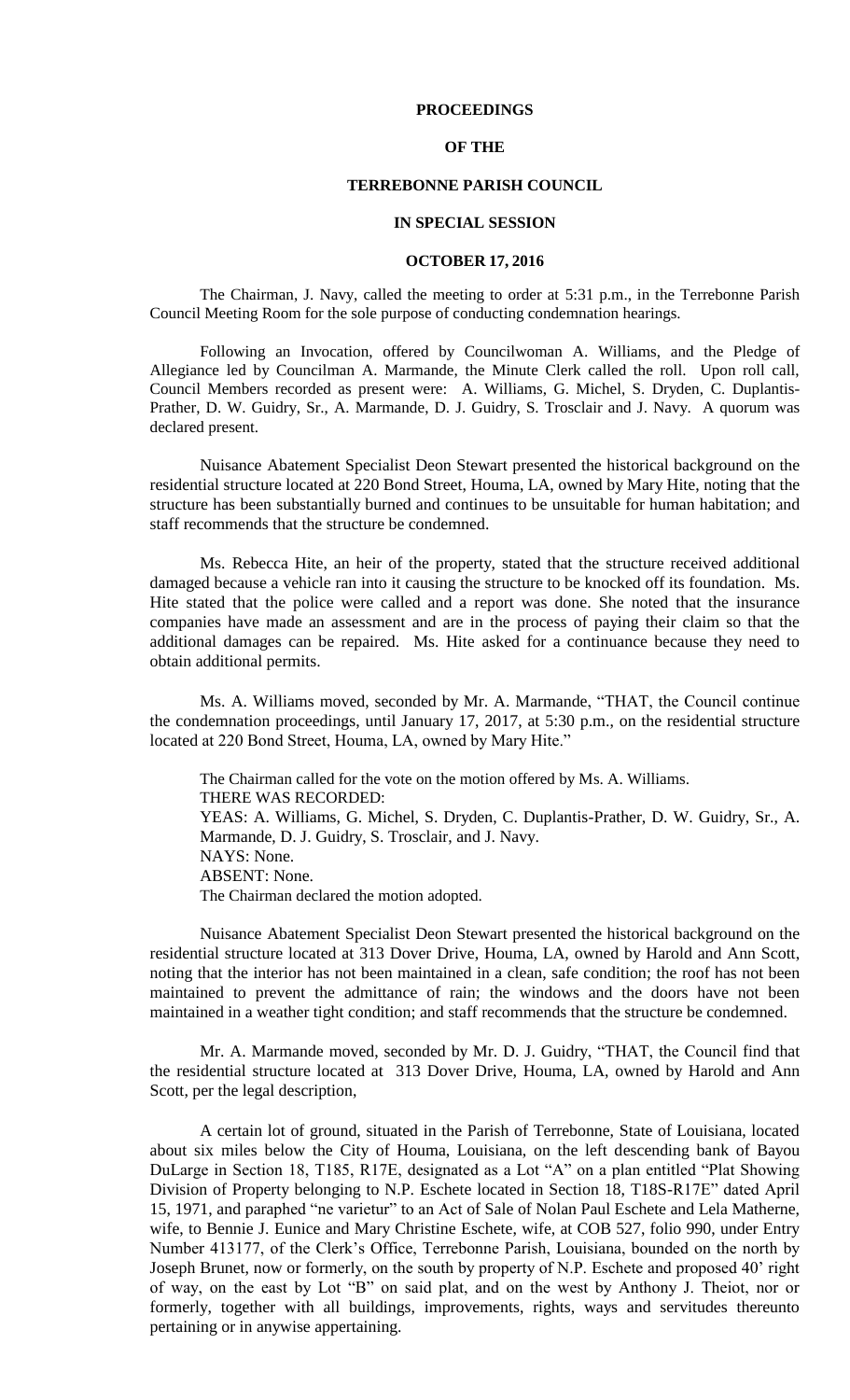is in a dilapidated and dangerous condition that endangers the health, safety and welfare of the public. Accordingly, the structure is hereby condemned and the owner is hereby ordered to demolish, and/or remove the structure by November 17, 2016. In default of which Terrebonne Parish Consolidated Government may proceed with the bidding process for the demolition and/or removal."

The Chairman called for the vote on the motion offered by Mr. A. Marmande. THERE WAS RECORDED: YEAS: A. Williams, G. Michel, S. Dryden, C. Duplantis-Prather, D. W. Guidry, Sr., A. Marmande, D. J. Guidry, S. Trosclair, and J. Navy. NAYS: None. ABSENT: None. The Chairman declared the motion adopted.

Nuisance Abatement Specialist Deon Stewart presented the historical background on the residential structure located at 1217 Division Avenue, Houma, LA, owned by Roosevelt and Martha Spencer, c/o Christopher Carter, stating that the structure has been substantially burned and continues to be unsuitable for human habitation; and staff recommends that the structure be condemned.

Ms. A. Williams moved, seconded by Mr. D. J. Guidry, "THAT, the Council continue the condemnation proceedings, until January 17, 2017 at 5:30 p.m. on the residential structure located at 1217 Division Avenue, Houma, LA, owned by Roosevelt and Martha Spencer, c/o Christopher Carter."

The Chairman called for the vote on the motion offered by Ms. A. Williams. THERE WAS RECORDED: YEAS: A. Williams, G. Michel, S. Dryden, C. Duplantis-Prather, D. W. Guidry, Sr., A. Marmande, D. J. Guidry, S. Trosclair, and J. Navy. NAYS: None. ABSENT: None. The Chairman declared the motion adopted.

Ms. A. Williams moved, seconded by Mr. D. J. Guidry, "THAT, the Council continue the condemnation proceedings, until January 17, 2017, at 5:30 p.m. on the residential structure located at 400 Naquin Street (Structure 3) Houma, LA, owned by Larussa Enterprises."

The Chairman called for the vote on the motion offered by Ms. A. Williams. THERE WAS RECORDED: YEAS: A. Williams, G. Michel, S. Dryden, C. Duplantis-Prather, D. W. Guidry, Sr., A. Marmande, D. J. Guidry, S. Trosclair, and J. Navy. NAYS: None. ABSENT: None. The Chairman declared the motion adopted.

Nuisance Abatement Specialist Deon Stewart presented the historical background on the residential structure located at 119 Scott Lane, Houma, LA, owned by Jonathan and Willie Foote, noting that windows have not been maintained in weather tight condition; window panes are missing/broken; exterior walls contains missing/rotting materials; and staff recommends the structure be condemned.

Ms. Cynthia Anderson, an heir of the aforementioned property, stated that they have just completed their succession and are in the process of selling the property.

Ms. A. Williams moved, seconded by Mr. A. Marmande, "THAT, the Council continue, until January 17, 2017 at 5:30 p.m., the condemnation proceedings on the residential structure located at 119 Scott Lane, Houma, LA, owned by Jonathan and Willie Foote."

The Chairman called for the vote on the motion offered by Ms. A. Williams. THERE WAS RECORDED: YEAS: A. Williams, G. Michel, S. Dryden, C. Duplantis-Prather, D. W. Guidry, Sr., A. Marmande , D. J. Guidry, S. Trosclair, and J. Navy. NAYS: None.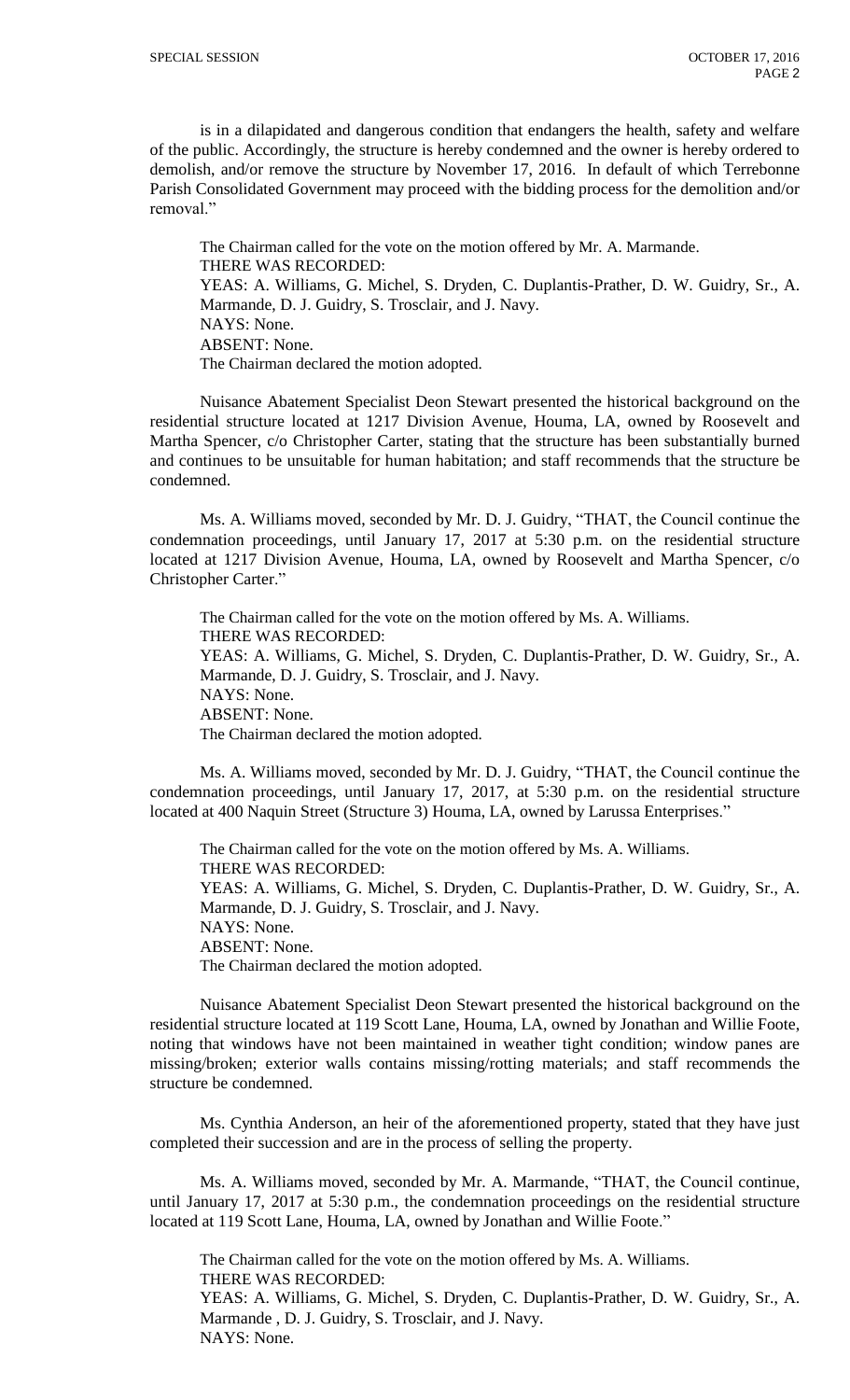ABSENT: None.

The Chairman declared the motion adopted.

Nuisance Abatement Specialist Deon Stewart presented the historical background on the residential structure located at 604 Linda Ann Avenue, Gray, LA, owned by Albertha Francois, stating that notice to the owner was unsuccessful and staff that recommends this matter be continued until the next scheduled hearing.

Ms. A. Williams moved, seconded by Mr. D. W. Guidry, Sr., "THAT, the Council concur with Administration to continue, until January 17, 2017 at 5:30 p.m., the condemnation proceedings on the residential structure located at 604 Linda Ann Avenue, Gray, LA, owned by Albertha Francois."

The Chairman called for the vote on the motion offered by Ms. A. Williams. THERE WAS RECORDED: YEAS: A. Williams, G. Michel, S. Dryden, C. Duplantis-Prather, D. W. Guidry, Sr., A. Marmande , D. J. Guidry, S. Trosclair, and J. Navy. NAYS: None. ABSENT: None. The Chairman declared the motion adopted.

Ms. C. Duplantis-Prather moved, seconded by Ms. A. Williams, "THAT, the Council continue, until January 17, 2017 at 5:30 p.m., the condemnation proceeding on the residential structure located at 167 Jennings Lane, Houma, LA, owned by the Estate of John and Zenobia Thompson."

The Chairman called for the vote on the motion offered by Ms. C. Duplantis-Prather. THERE WAS RECORDED: YEAS: A. Williams, G. Michel, S. Dryden, C. Duplantis-Prather, D. W. Guidry, Sr., A. Marmande , D. J. Guidry, S. Trosclair, and J. Navy. NAYS: None. ABSENT: None. The Chairman declared the motion adopted.

Councilwoman A. Williams stated that she spoke to the owner of the structure located at 208 McKinley Street and he is sick. She requested a continuance on his behalf.

Ms. A. Williams moved, seconded by Ms. C. Duplantis-Prather, "THAT, the Council continue, until January 17, 2017 at 5:30 p.m., the condemnation proceeding on the residential structure located at 208 McKinley Street, Houma, LA, owned by Bryd and Bryd."

The Chairman called for the vote on the motion offered by Ms. A. Williams. THERE WAS RECORDED: YEAS: A. Williams, G. Michel, S. Dryden, C. Duplantis-Prather, D. W. Guidry, Sr., A. Marmande , D. J. Guidry, S. Trosclair, and J. Navy. NAYS: None. ABSENT: None. The Chairman declared the motion adopted.

Nuisance Abatement Specialist Deon Stewart presented the historical background on the residential structure located at 1703 Dunn Street (Structure 2), Houma, LA, owned by Flamingo Property, stating that notice to the owner was unsuccessful; and that staff recommends this matter be continued until the next scheduled hearing.

Ms. A. Williams moved, seconded by Ms. C. Duplantis-Prather, "THAT, the Council concur with Administration to continue, until January 17, 2017 at 5:30 p.m., the condemnation proceedings for the residential structure located at 1703 Dunn Street (Structure 2), Houma, LA, owned by Flamingo Property."

The Chairman called for the vote on the motion offered by Ms. A. Williams. THERE WAS RECORDED: YEAS: A. Williams, G. Michel, S. Dryden, C. Duplantis-Prather, D. W. Guidry, Sr., A. Marmande , D. J. Guidry, S. Trosclair, and J. Navy. NAYS: None.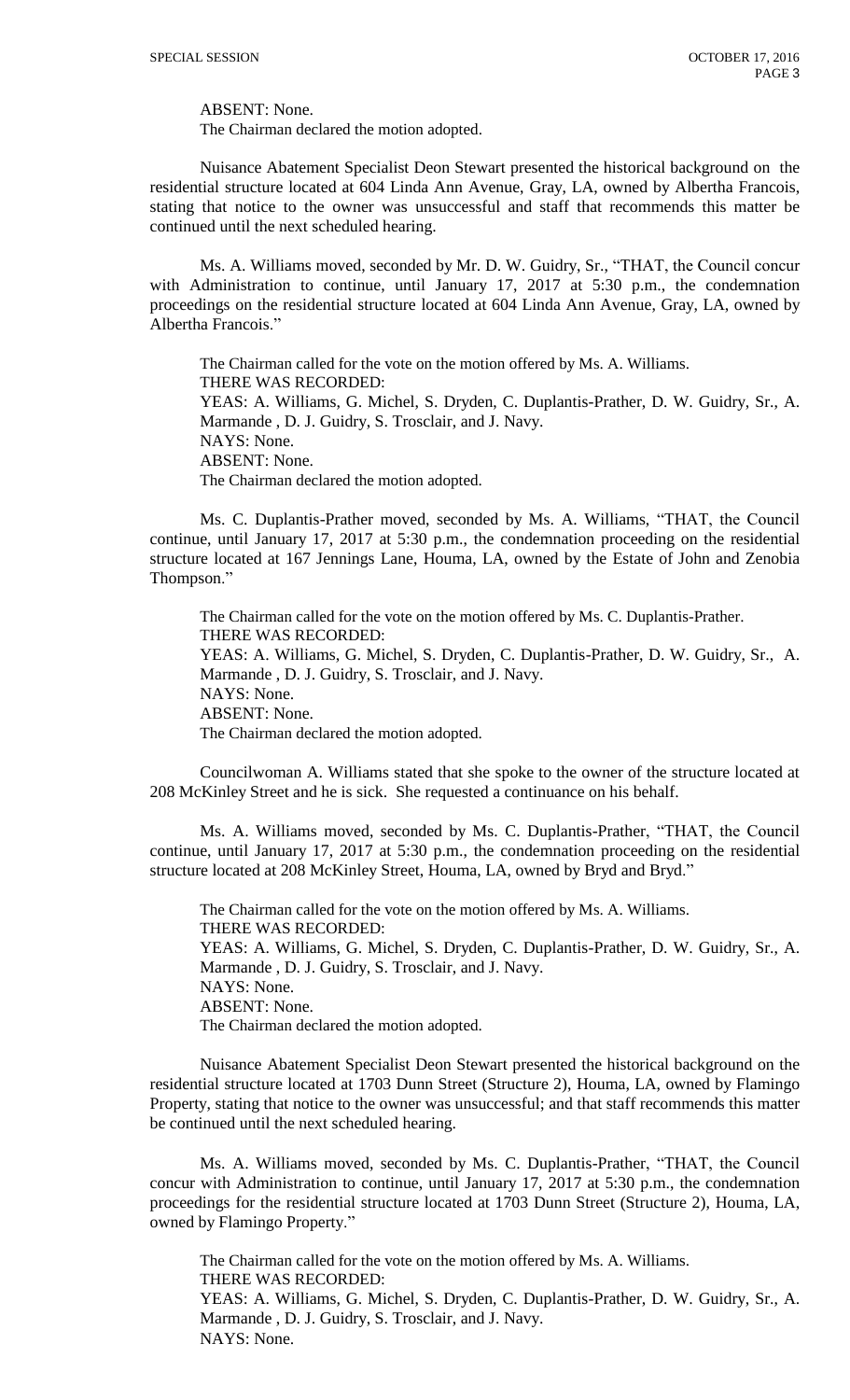ABSENT: None.

The Chairman declared the motion adopted.

Mr. S. Trosclair moved, seconded by Ms. C. Duplantis-Prather, "THAT, the Council find that the commercial structure located at 1139 Highway 55, Montegut, LA, owned by Thomas Ragas, per the legal description,

One certain tract of land situated in Section 9, T185, R19E, Parish of Terrebonne, State of Louisiana, in the town of Montegut, shown and designated as TRACT A, on a map entitled "Margaret B. Hornsby, et al Survey and Division of a .2605 acre tract belonging to Margaret B. Hornsby et al located in Section 9, T185-R19E, Terrebonne Parish, Louisiana", prepared by T. Baker Smith & Son, Inc., Civil Engineers- Land Surveyors, dated August 12, 1992, revised October 14, 1992, recorded under Entry No. 912521, Map No. 8961, COB 1354, Terrebonne Parish, Louisiana; said tract measuring eighty- four and 65/100 (84.65') feet front on the east side of Louisiana Highway 55, by depth of sixty-six and 73/100 (66.73') feet on its north property line, by depth of eighty-three and 73/100 (83.73') feet on its south property line, by width of eighty-two and 88/100 (82.88') feet on its rear property line; said property being bounded as follows: North by property of Terrebonne Parish School Board or assigns, East by Tract B, South by Montegut Street, West by Louisiana Highway 55; together with all buildings and improvements thereon and all rights, ways, privileges and servitudes thereunto belonging or in anywise appertaining.

is in a dilapidated and dangerous condition that endangers the health, safety and welfare of the public. Accordingly, the structure is hereby condemned and the owner is hereby ordered to demolish, and/or remove the structure by November 17, 2016. In default of which Terrebonne Parish Consolidated Government may proceed with the bidding process for the demolition and/or removal."

The Chairman called for the vote on the motion offered by Mr. S. Trosclair. THERE WAS RECORDED: YEAS: A. Williams, G. Michel, S. Dryden, C. Duplantis-Prather, D. W. Guidry, Sr., A. Marmande, D. J. Guidry, S. Trosclair, and J. Navy. NAYS: None. ABSENT: None. The Chairman declared the motion adopted.

Nuisance Abatement Specialist Deon Stewart presented the historical background on the residential structure located at 200 Engeron Street, Houma, LA, owned by, Lynn Galliano stating that there are broken windows, the exterior walls have not been maintained free from missing/rotting materials; and staff recommends that the structure be condemned.

Councilwoman C. Duplantis-Prather stated that she spoke to one of the heirs of the property who is ill; however, she stated that she will continue to make repairs to the property.

Ms. C. Duplantis-Prather moved, seconded by Ms. A. Williams, "THAT, the Council continue the condemnation proceedings, until January 17, 2017 at 5:30 p.m., on the residential structure located at 200 Engeron Street, Houma, LA, owned by Lynn Galliano."

The Chairman called for the vote on the motion offered by Ms. C. Duplantis-Prather. THERE WAS RECORDED: YEAS: A. Williams, G. Michel, S. Dryden, C. Duplantis-Prather, D. W. Guidry, Sr., A. Marmande , D. J. Guidry, S. Trosclair, and J. Navy. NAYS: None. ABSENT: None. The Chairman declared the motion adopted.

Nuisance Abatement Specialist Deon Stewart presented the historical background on the residential structure located at 903 Peach Street, Houma, LA, owned by Darlene Romero, noting that the structure has been demolished; and staff recommends that the file be closed.

Ms. C. Duplantis-Prather moved, seconded by Ms. A. Williams, "THAT, the Council close the condemnation proceedings on the residential structure at located at 903 Peach Street, owned by Darlene Romero, due to the structure being demolished."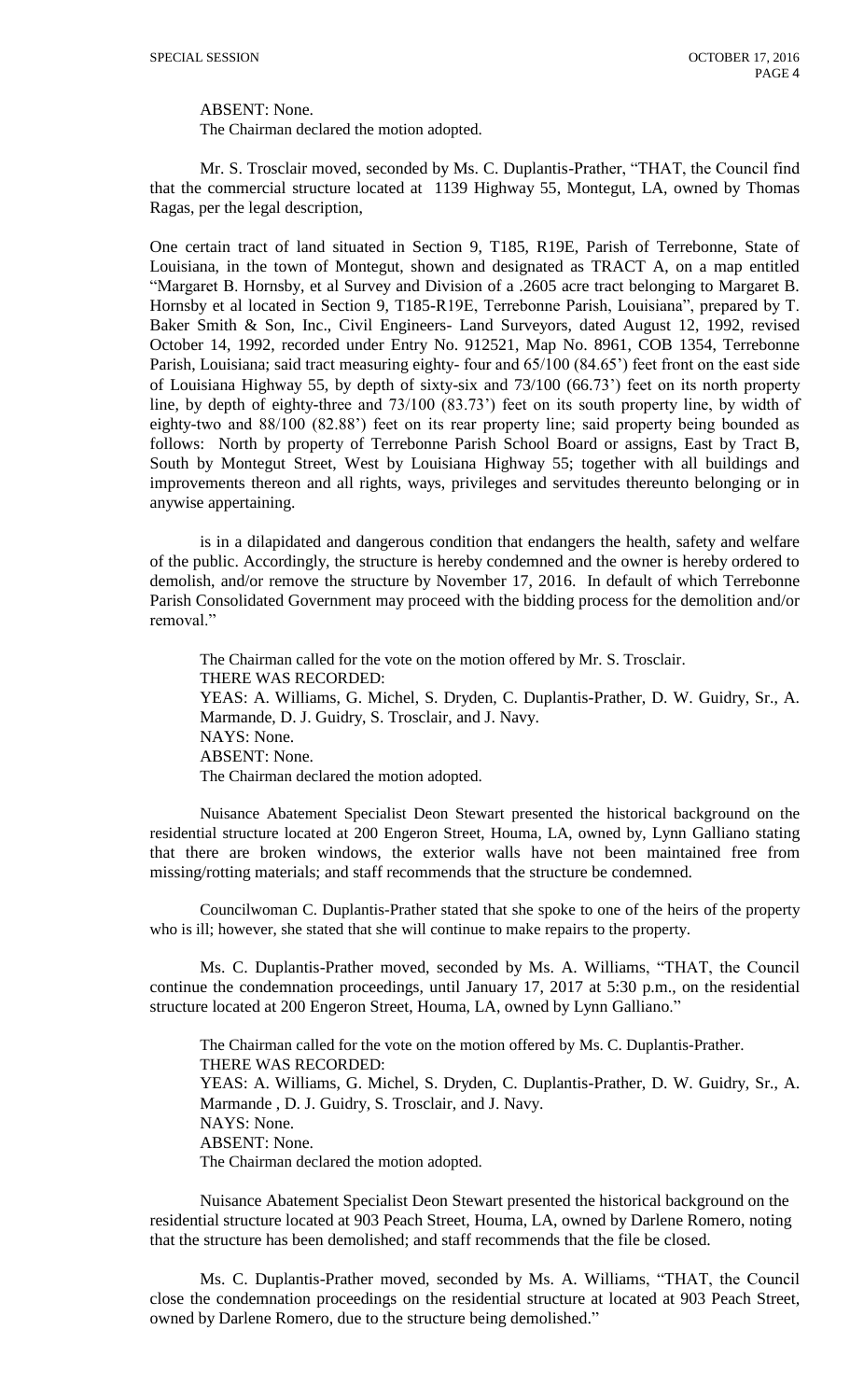The Chairman called for the vote on the motion offered by Ms. C. Duplantis-Prather. THERE WAS RECORDED: YEAS: A. Williams, G. Michel, S. Dryden, C. Duplantis-Prather, D. W. Guidry, Sr., A. Marmande , D. J. Guidry, S. Trosclair, and J. Navy. NAYS: None. ABSENT: None. The Chairman declared the motion adopted.

Nuisance Abatement Specialist Deon Stewart presented the historical background on the residential mobile home structure located at 101 A Island Road, Houma, LA, owned by Alton Verdin, Sr. and Lou Verdin, noting that the structure is no longer in violation; and staff recommends that the file be closed.

Mr. S. Trosclair moved, seconded by Mr. A. Marmande, "THAT, the Council close the condemnation proceedings on the residential mobile home structure located at 101 A Island Road, Houma, LA, owned by Alton Verdin, Sr. and Lou Verdin, due to substantial repairs being made and the structure is no longer in violation."

The Chairman called for the vote on the motion offered by Mr. S. Trosclair. THERE WAS RECORDED: YEAS: A. Williams, G. Michel, S. Dryden, C. Duplantis-Prather, D. W. Guidry, Sr., A. Marmande , D. J. Guidry, S. Trosclair, and J. Navy. NAYS: None. ABSENT: None. The Chairman declared the motion adopted.

Councilwoman A. Williams stated that she is working with the family and is asking for a continuance on the property located at 520 Columbus Street, Houma, LA.

Ms. A. Williams moved, seconded by Ms. C. Duplantis-Prather and Mr. S. Trosclair, "THAT, the Council continue the condemnation proceedings, until January 17, 2017 at 5:30 p.m., on the residential structure located at 520 Columbus Street, Houma, LA, owned by Fern Taylor Hite and De'Inez Hite."

The Chairman called for the vote on the motion offered by Ms. A. Williams. THERE WAS RECORDED: YEAS: A. Williams, G. Michel, S. Dryden, C. Duplantis-Prather, D. W. Guidry, Sr., A. Marmande , D. J. Guidry, S. Trosclair, and J. Navy. NAYS: None. ABSENT: None. The Chairman declared the motion adopted.

Nuisance Abatement Specialist Deon Stewart presented the historical background on the residential structure located at 1023 Goode Street, Houma, LA, owned by Berwick and Hallett Coleman, stating that this structure continues to be in violation; and staff recommends that the structure be condemned.

Ms. A. Williams moved, seconded by Mr. S. Trosclair and Mr. D. J. Guidry, "THAT, the Council continue, until January 17, 2017at 5:30 p.m., the condemnation proceedings on the residential structure located at 1023 Goode Street, Houma, LA, owned by Berwick and Hallett Coleman."

The Chairman called for the vote on the motion offered by Ms. A. Williams. THERE WAS RECORDED: YEAS: A. Williams, G. Michel, S. Dryden, C. Duplantis-Prather, D. W. Guidry, Sr., A. Marmande , D. J. Guidry, S. Trosclair, and J. Navy. NAYS: None. ABSENT: None. The Chairman declared the motion adopted.

Nuisance Abatement Specialist Deon Stewart presented the historical background on the residential structure located at 295 Stovall Street, Houma, LA, owned by Matt Thomas, Nayia Butler, Otis Butler, Vahn Butler, Matthew Thomas and Jeremiah Thomas, noting that this structure continues to be in violation; and staff recommends that the structure be condemned.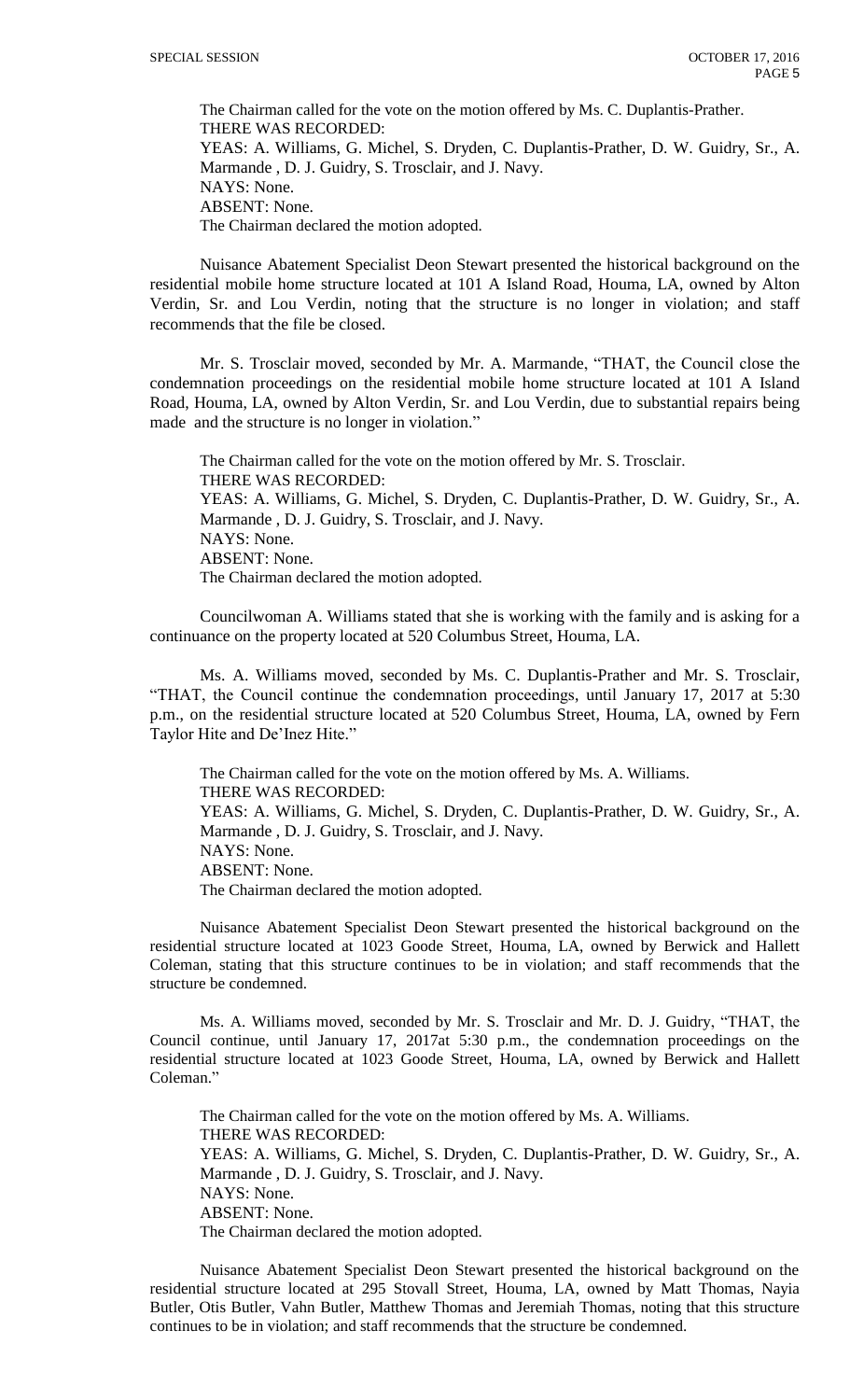Ms. A. Williams moved, seconded by Mr. S. Trosclair, "THAT, the Council find that the residential structure located at 295 Stovall Street, Houma, LA, owned by Matt Thomas, Nayia Butler, Otis Butler, Vahn Butler, Matthew Thomas and Jeremiah Thomas, per the legal description,

A certain lot of ground situated in the Parish of Terrebonne, State of Louisiana, lying in that certain subdivision known as Gus Walker Subdivision and being designated upon a map of said subdivision made by T. Baker Smith, C. E., dated December 17, 1946, on file and of record in the Parish of Terrebonne, In the Clerk's Office, as Lot No. Thirty- nine (39) of Block No. one (1); said lot of ground measures 60.06 feet front on the West side of Stovall Avenue, by depth of 127.65 feet on its northern boundary line, and a depth of 128.77 feet on its southern boundary line, and a width of 60.02 feet on its rear line; bounded in front by Stovall Avenue, in the rear by the Houma Brick & Box Co. Subdivision, North by Lot No. 40 of Block No. 1 and south by Lot No. 38 of Block No. 1 of said subdivision

is in a dilapidated and dangerous condition that endangers the health, safety and welfare of the public. Accordingly, the structure is hereby condemned and the owner is hereby ordered to demolish, and/or remove the structure by November 17, 2016. In default of which Terrebonne Parish Consolidated Government may proceed with the bidding process for the demolition and/or removal."

The Chairman called for the vote on the motion offered by Ms. A. Williams. THERE WAS RECORDED: YEAS: A. Williams, G. Michel, S. Dryden, C. Duplantis-Prather, D. W. Guidry, Sr., A. Marmande, D. J. Guidry, S. Trosclair, and J. Navy. NAYS: None. ABSENT: None. The Chairman declared the motion adopted.

Nuisance Abatement Specialist Deon Stewart presented the historical background on the residential structure located at 329 Allen Street, Houma, LA, owned by the Estate of Clovis Joseph Babin, Jr. noting that the structure continues to be in violation; and staff recommends that the structure be condemned.

Ad Hoc Attorney William Dunckelman stated that he has not heard from any of the heirs of the aforementioned property.

Ms. A. Williams moved, seconded by Mr. S. Dryden, "THAT, the Council find that the residential structure located at 329 Allen Street, Houma, LA, owned by Estate of Clovis Joseph Babin, Jr., per the legal description,

Lot number ten (10) in Block six (6) to Boquet Subdivision, said Boquet Subdivision located in Section 105 T 17 S, R 17 E in the Parish of Terrebonne, Louisiana, and below the City of Houma, on the right descending bank of Bayou Terrebonne, said lot number ten (10) fronting on Howard Ave., on the west side thereof measuring fifty- seven feet eleven & one-fourth inch (57'-  $11 \frac{1}{4}$ ") and from thence between parallel lines by depth of survey, bounded to the rear by property of Williams Voss measuring fifty-two feet ten  $\&$  one-fourth inch (52'-10 $\frac{1}{4}$ ''); together with all improvements thereon, reserving, however, unto GUSTAVE BOQUET all mineral rights in said property.

is in a dilapidated and dangerous condition that endangers the health, safety and welfare of the public. Accordingly, the structure is hereby condemned and the owner is hereby ordered to demolish, and/or remove the structure by November 17, 2016. In default of which Terrebonne Parish Consolidated Government may proceed with the bidding process for the demolition and/or removal."

The Chairman called for the vote on the motion offered by Ms. A. Williams. THERE WAS RECORDED: YEAS: A. Williams, G. Michel, S. Dryden, C. Duplantis-Prather, D. W. Guidry, Sr., A. Marmande, D. J. Guidry, S. Trosclair, and J. Navy. NAYS: None. ABSENT: None.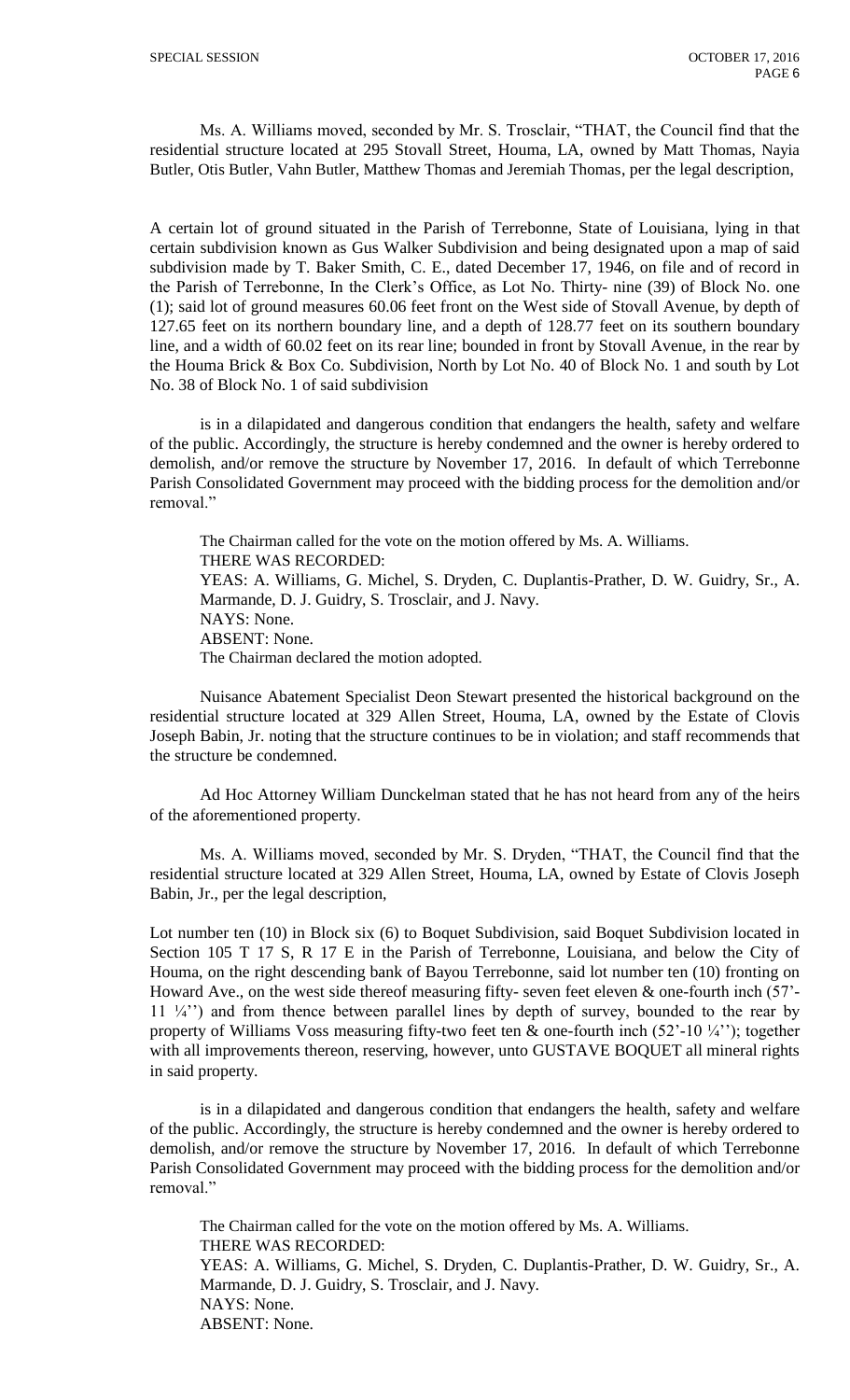The Chairman declared the motion adopted.

Nuisance Abatement Specialist Deon Stewart presented the historical background on the residential and accessory structures located on 300 Brooklyn Avenue, Houma, LA, owned by William Washington, Annie Washington and Rashawn McGuire, noting that notice to owner was unsuccessful; and that staff recommends this matter be continued until the next scheduled hearing.

Ms. A. Williams moved, seconded by Mr. D. W. Guidry, Sr., "THAT, the Council continue the condemnation hearing, until January 17, 2017 at 5:30 p.m., on the residential and accessory structures located at 300 Brooklyn Avenue, Houma, LA, owned by William Washington, Annie Washington and Rashawn McGuire."

The Chairman called for the vote on the motion offered by Ms. A. Williams. THERE WAS RECORDED: YEAS: A. Williams, G. Michel, S. Dryden, C. Duplantis-Prather, D. W. Guidry, Sr., A. Marmande , D. J. Guidry, S. Trosclair, and J. Navy. NAYS: None. ABSENT: None. The Chairman declared the motion adopted.

Nuisance Abatement Specialist Deon Stewart presented the historical background on the residential structure located at 1303 Miles Street, Houma, LA, owned by Michael Sobert, stating that notice to owner was unsuccessful; and staff recommends that this matter be continued until the next scheduled hearing.

Ms. A. Williams moved, seconded by Mr. D. J. Guidry, "THAT, the Council continue the condemnation hearing, until January 17, 2017 at 5:30 p.m., on the residential structure located at 1303 Miles Street, Houma, LA, owned by Michael Sobert."

The Chairman called for the vote on the motion offered by Ms. A. Williams. THERE WAS RECORDED: YEAS: A. Williams, G. Michel, S. Dryden, C. Duplantis-Prather, D. W. Guidry, Sr., A. Marmande , D. J. Guidry, S. Trosclair, and J. Navy. NAYS: None. ABSENT: None. The Chairman declared the motion adopted.

Nuisance Abatement Specialist Deon Stewart presented the historical background on the residential structure located at 2610 Madge Street, Houma, LA, owned by the Estate of Clarence Matthews, stating that this structure continues to be in violation and is not secured; and staff recommends that this structure be condemned.

Ms. A. Williams moved, seconded by Mr. S. Dryden, "THAT, the Council find that the residential structure located at 2610 Madge Street, Houma, LA, owned by the Estate of Clarence Matthews, per the legal description,

A certain lot of ground situated in the City of Houma, Terrebonne Parish, Louisiana in BARROWTOWN, designated n a plan of Barrowtown by Achee & Wilkinson, surveyors, on file in the Clerk's Office, Terrebonne Parish as Lot Twenty (20) in Square Five (5) measuring Sixty (60) feet front on Fifth Street by depth of One Hundred Twenty (120) feet; (For title see: COB 69, folio 114; COB 76 folio 128); together with all the buildings and improvements thereon; and all the rights, ways, privileges, servitudes and appurtenances thereunto belonging or in any wise appertaining.

is in a dilapidated and dangerous condition that endangers the health, safety and welfare of the public. Accordingly, the structure is hereby condemned and the owner is hereby ordered to demolish, and/or remove the structure by November 17, 2016. In default of which Terrebonne Parish Consolidated Government may proceed with the bidding process for the demolition and/or removal."

The Chairman called for the vote on the motion offered by Ms. A. Williams. THERE WAS RECORDED: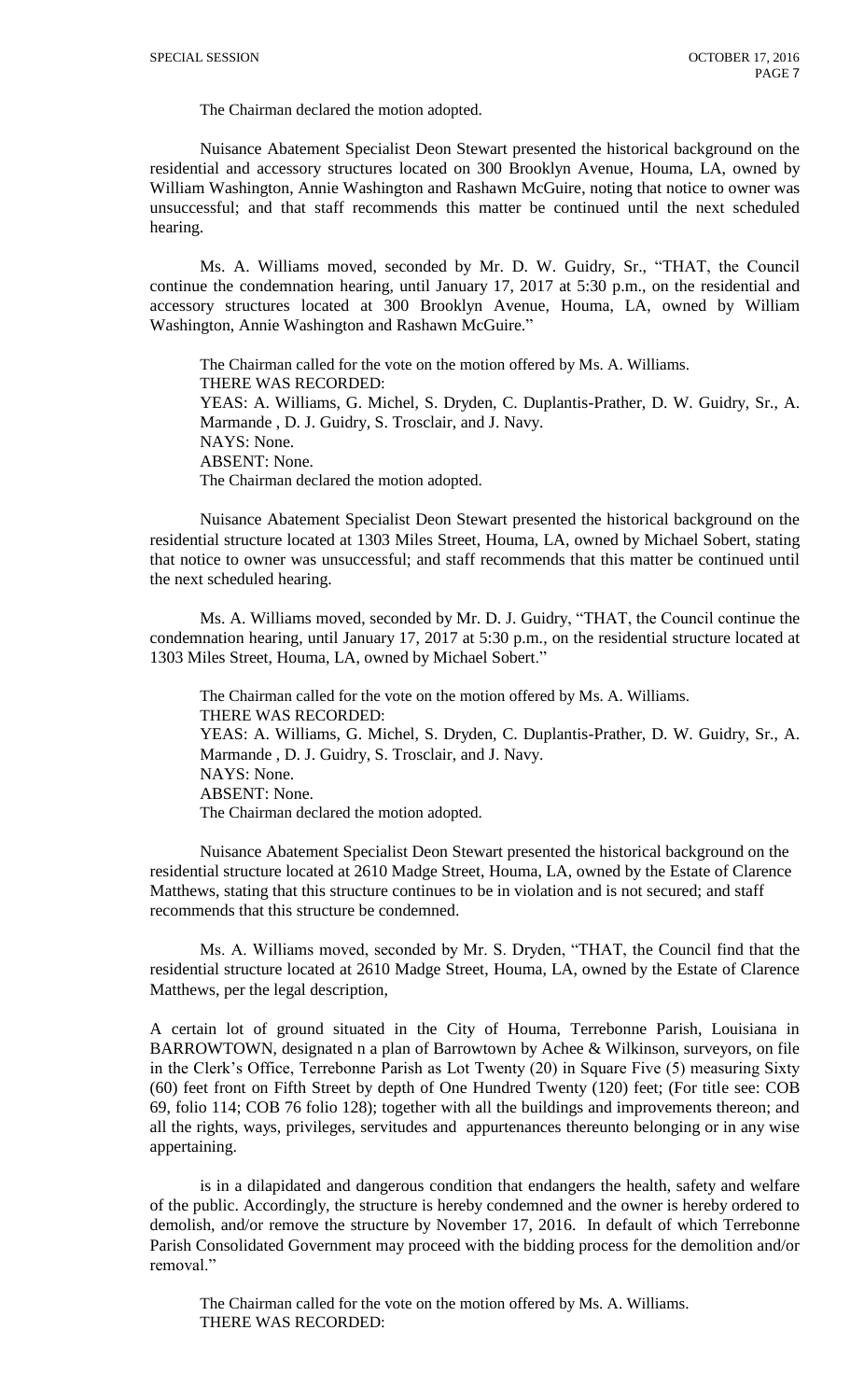YEAS: A. Williams, G. Michel, S. Dryden, C. Duplantis-Prather, D. W. Guidry, Sr., A. Marmande, D. J. Guidry, S. Trosclair, and J. Navy. NAYS: None. ABSENT: None. The Chairman declared the motion adopted.

Nuisance Abatement Specialist Deon Stewart presented the historical background on the residential structure located at 521 Crescent Blvd., Houma, LA, owned by Wayne and Kathleen LeCompte, stating that the structure continues to be in violation; and staff recommends that the structure be condemned.

Ad Hoc Attorney William Dunckelman stated that he has been in contact with the heirs of the aforementioned property and they are requesting a continuance.

Ms. A. Williams moved, seconded by Ms. C. Duplantis-Prather, "THAT, the Council continue the condemnation hearing, until January 17, 2017 at 5:30 p.m., on the residential structure located at 521 Crescent Blvd., Houma, LA, owned by Wayne and Kathleen LeCompte."

The Chairman called for the vote on the motion offered by Ms. A. Williams. THERE WAS RECORDED: YEAS: A. Williams, G. Michel, S. Dryden, C. Duplantis-Prather, D. W. Guidry, Sr., A. Marmande , D. J. Guidry, S. Trosclair, and J. Navy. NAYS: None. ABSENT: None. The Chairman declared the motion adopted.

Nuisance Abatement Specialist Deon Stewart presented the historical background on the residential structure located at 170 Marjorie Street, Dulac, LA, owned by Lawrence Allen Parfait, stating that this property has been sold and notice to the new owner was unsuccessful; staff recommends that this matter be continued until the next scheduled hearing.

Mr. A. Marmande moved, seconded by Mr. S. Dryden, "THAT, the Council continue the condemnation hearing, until on January 17, 2017 at 5:30 p.m., on the residential structure located at 170 Marjorie Street, Dulac, LA, owned by Lawrence Allen Parfait."

The Chairman called for the vote on the motion offered by Mr. A. Marmande. THERE WAS RECORDED: YEAS: A. Williams, G. Michel, S. Dryden, C. Duplantis-Prather, D. W. Guidry, Sr., A. Marmande , D. J. Guidry, S. Trosclair, and J. Navy. NAYS: None. ABSENT: None. The Chairman declared the motion adopted.

Nuisance Abatement Specialist Deon Stewart presented the historical background on the residential structure located at 230 Stovall Street, Houma, LA, owned by Delano Holmes and Mark Lawson, stating that this structure continues to be in violation and is substantially burned; and staff recommends that the structure be condemned.

Ad Hoc Attorney William Dunckelman stated that he has not heard from any of the heirs of the aforementioned property.

Ms. A. Williams moved, seconded by Mr. A. Marmande, "THAT, the Council find that the residential structure located at 230 Stovall Street, Houma, LA, owned by Delano Holmes and Mark Lawson, per the legal description,

LOT NO. ELEVEN (11) of Block Three (3) of Prince Collins Subdivision, being a subdivision of the property belonging to Houma Land Development Company Inc., located in Section 6, T 17 S, R 17 E, in the City of Houma, Louisiana, as shown and designated on a plan, thereof made by Bobby F. Warren, C.E., dated September 24, 1960, said lot measuring forty (40') feet on the Easterly side of Stovall Street, and having a depth of seventy-four and 21/100 (74.21') feet on its Northerly lot line and a depth of seventy- four and 48/100 (74.48') feet on its Southerly lot line, measuring forty (40') feet across the rear; bounded on the West by Stovall Street, on the North by Lot Twelve (12), Block Three (3), and on the East by other property of Houma Land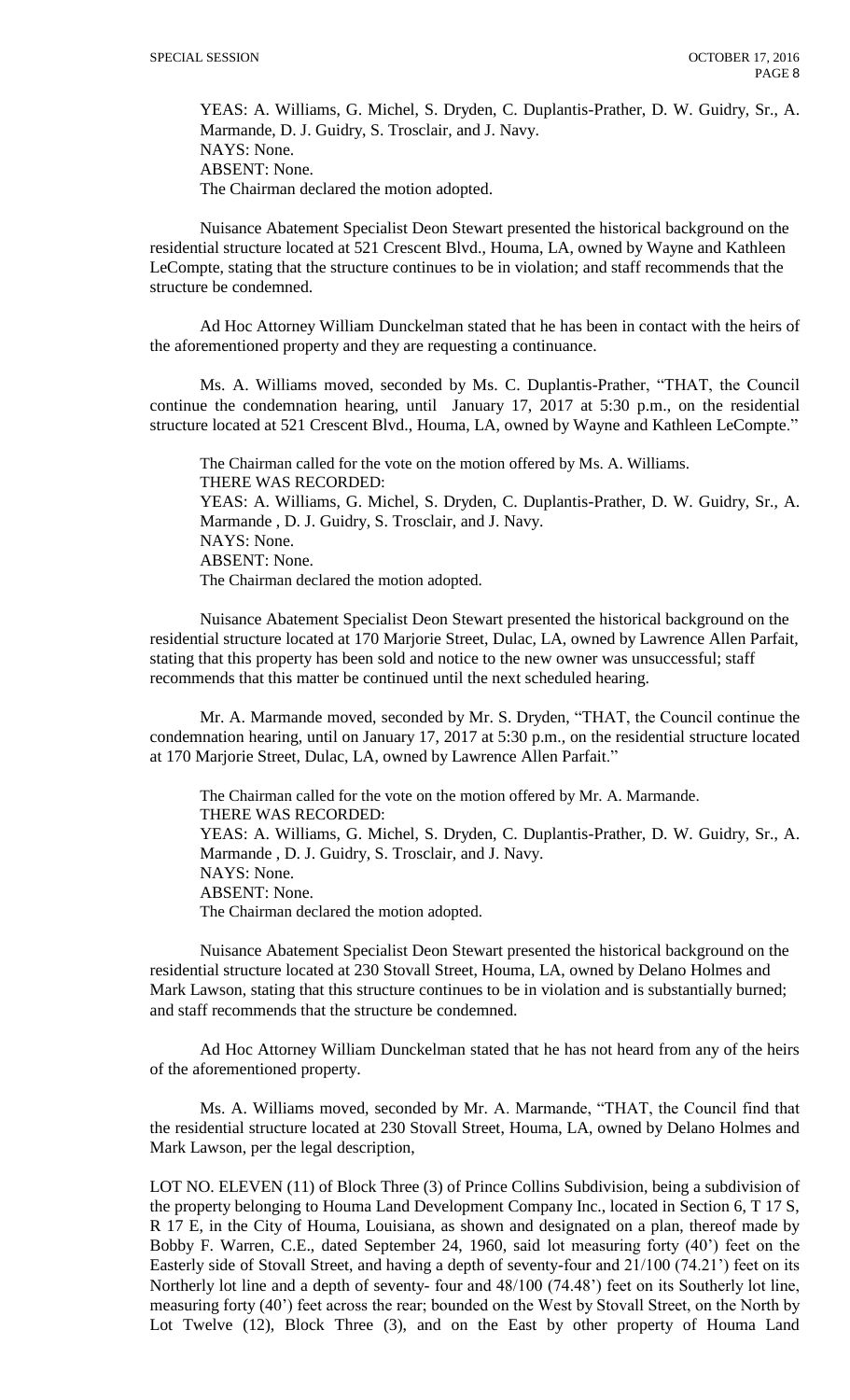Development Company, Inc.; together with all buildings and improvements thereon, and all of the rights, ways, privileges and servitudes thereunto belonging or in anywise appertaining.

is in a dilapidated and dangerous condition that endangers the health, safety and welfare of the public. Accordingly, the structure is hereby condemned and the owner is hereby ordered to demolish, and/or remove the structure by November 17, 2016. In default of which Terrebonne Parish Consolidated Government may proceed with the bidding process for the demolition and/or removal."

The Chairman called for the vote on the motion offered by Ms. A. Williams. THERE WAS RECORDED: YEAS: A. Williams, G. Michel, S. Dryden, C. Duplantis-Prather, D. W. Guidry, Sr., A. Marmande, D. J. Guidry, S. Trosclair, and J. Navy. NAYS: None. ABSENT: None. The Chairman declared the motion adopted.

Nuisance Abatement Specialist Deon Stewart presented the historical background on the residential mobile home structure located at 112 Circle Drive, Houma, LA, owned by Deron Mulligan, stating that the structure continues to be in violation; staff recommends that the structure be condemned.

Ms. Ericneka Mulligan, spoke on behalf of her brother Deron Mulligan, stating that he is now back working offshore and will continue to make repairs to the property.

Councilman G. Michel asked that the homeowner gets clarification on what needs to have done to get the property up to code.

Mr. S. Dryden moved, seconded by Mr. D. J. Guidry and Mr. S. Trosclair, "THAT, the Council find that the residential mobile home structure located at 112 Circle Drive, Houma, LA, owned by Deron Mulligan, per the legal description,

A CERTAIN LOT OF GROUND SITUATED IN THE PARISH OF TERRBONNE, STATE OF LOUISIANA, BRING LOT THREE (3) OF BLOCK NO. TWO (2) OF TIMBOR ESTATES SUBDIVISION AS SHOWN ON A PLAN ENTITLED "TIMEBOR ESETATES, BEING A SUBDIVISION OF PROPERTY BELONGING TO DOOLEY S. BILLIU LOCATED IN SECTION 63 AND 64, T16S-R17E, TERREBONNE PARISH, LOUISIANA, " PERPARED BY EDWARD C. McGEE, JR., SURVEYOR, DATED APRIL 23, 1970, AND REVISED AUGUEST 5, 1970, RECORDED UNDER ENTRY NO. 389426, RECORDS OF TERREBONNE PARISH, LOUISIANA, WHICH SAID LOT FRONTS ON CYPRESS DRIVE, MEASURING 62.50 FEET FRONTAGE THEREON, BY A DEPTH OF 117.42 FEET BETWEEN EQUAL AND PARALLEL LINES, TOGETHERE WITH ALL BULIDINGS AND IMPROVEMENTS THEREON.

is in a dilapidated and dangerous condition that endangers the health, safety and welfare of the public. Accordingly, the structure is hereby condemned and the owner is hereby ordered to demolish, and/or remove the structure by November 17, 2016. In default of which Terrebonne Parish Consolidated Government may proceed with the bidding process for the demolition and/or removal."

The Chairman called for the vote on the motion offered by Mr. S. Dryden. THERE WAS RECORDED: YEAS: A. Williams, G. Michel, S. Dryden, C. Duplantis-Prather, D. W. Guidry, Sr., A. Marmande, D. J. Guidry, S. Trosclair, and J. Navy. NAYS: None. ABSENT: None. The Chairman declared the motion adopted.

Ms. A. Williams moved, seconded by Mr. S. Trosclair, "THAT, the Council concur with Administration and close the condemnation file on the residential mobile home structure located at 127 Octavia Street, Schriever, LA, owned by Preston Antoine, due to the structure being demolished."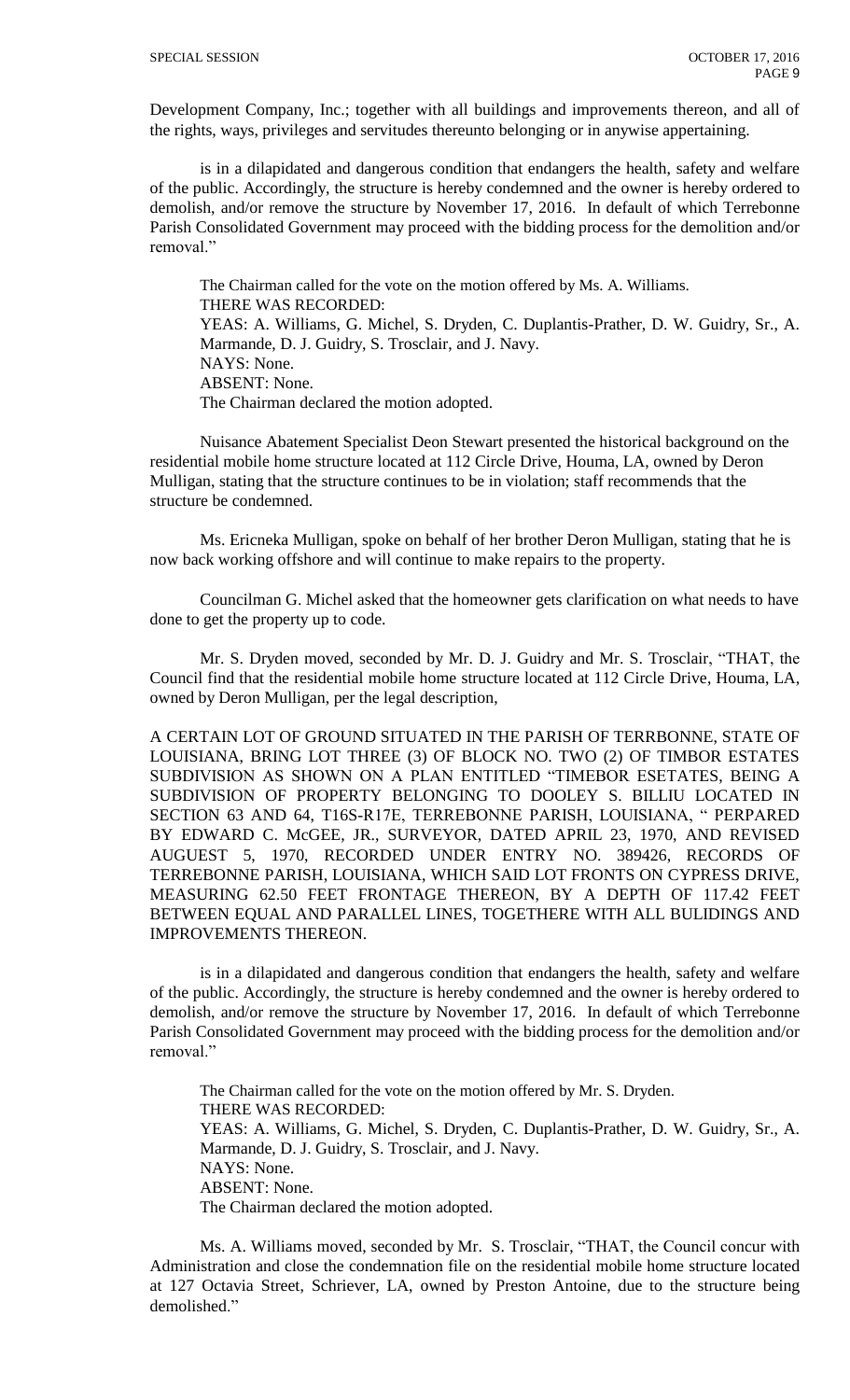The Chairman called for the vote on the motion offered by Ms. A. Williams. THERE WAS RECORDED: YEAS: A. Williams, G. Michel, S. Dryden, C. Duplantis-Prather, D. W. Guidry, Sr., A. Marmande , D. J. Guidry, S. Trosclair, and J. Navy. NAYS: None. ABSENT: None. The Chairman declared the motion adopted.

Nuisance Abatement Specialist Deon Stewart presented the historical background on the residential mobile home structure located at 814 East Street/2605 Matthews Court, owned by the Estate of Clarence Matthews, stating that the structure appears abandoned and unsuitable for human habitation; and staff recommends that the structure be condemned.

Ms. A. Williams moved, seconded by Mr. D. J. Guidry, "THAT, the Council find that the residential mobile home structure located at 814 East Street/2605 Matthew Court, Houma, LA, owned by the Estate of Clarence Matthews, per the legal description,

One (1) certain lot of ground, located in the Parish of Terrebonne, Louisiana, being known and designated as Lot No. one hundred fifty-seven (157) on a map of the Honduras Plantation made by J.C. Waites, C. E., in January, 1923, which map is on file in the clerk's office Parish of Terrebonne, Louisiana; the said Lot No. 157 containing 2.82 acres; together with all the buildings and improvements thereon and all rights, ways, privileges, servitudes and advantages thereunto belonging or in anywise appertaining.

is in a dilapidated and dangerous condition that endangers the health, safety and welfare of the public. Accordingly, the structure is hereby condemned and the owner is hereby ordered to demolish, and/or remove the structure by November 17, 2016. In default of which Terrebonne Parish Consolidated Government may proceed with the bidding process for the demolition and/or removal."

The Chairman called for the vote on the motion offered by Ms. A. Williams. THERE WAS RECORDED: YEAS: A. Williams, G. Michel, S. Dryden, C. Duplantis-Prather, D. W. Guidry, Sr., A. Marmande, D. J. Guidry, S. Trosclair, and J. Navy. NAYS: None. ABSENT: None. The Chairman declared the motion adopted.

Nuisance Abatement Specialist Deon Stewart presented the historical background on the residential mobile home structure located at 814 East Street/2633 Matthews Court, Houma, LA, owned by the Estate of Clarence Matthews, stating that the structure appears to be abandoned and unsecured; and staff recommends that the structure be condemned.

Ms. A. Williams moved, seconded by Mr. D. J. Guidry, "THAT, the Council find that the residential mobile home structure located at 814 East Street/2633 Matthew Court, Houma, LA, owned by the Estate of Clarence Matthews, per the legal description,

One (1) certain lot of ground, located in the Parish of Terrebonne, Louisiana, being known and designated as Lot No. one hundred fifty-seven (157) on a map of the Honduras Plantation made by J.C. Waites, C. E., in January, 1923, which map is on file in the clerk's office Parish of Terrebonne, Louisiana; the said Lot No. 157 containing 2.82 acres; together with all the buildings and improvements thereon and all rights, ways, privileges, servitudes and advantages thereunto belonging or in anywise appertaining.

is in a dilapidated and dangerous condition that endangers the health, safety and welfare of the public. Accordingly, the structure is hereby condemned and the owner is hereby ordered to demolish, and/or remove the structure by November 17, 2016. In default of which Terrebonne Parish Consolidated Government may proceed with the bidding process for the demolition and/or removal."

The Chairman called for the vote on the motion offered by Ms. A. Williams. THERE WAS RECORDED: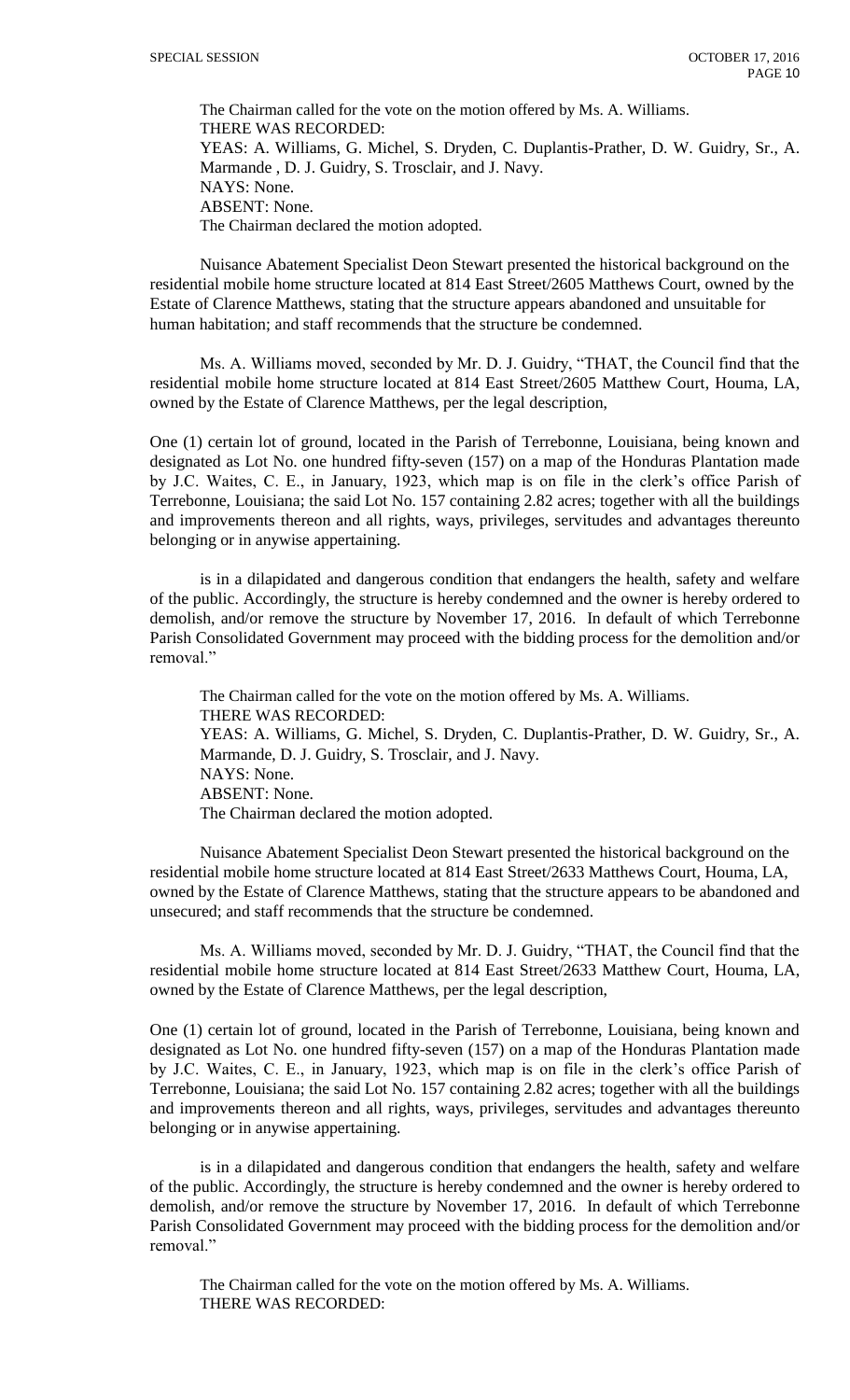YEAS: A. Williams, G. Michel, S. Dryden, C. Duplantis-Prather, D. W. Guidry, Sr., A. Marmande, D. J. Guidry, S. Trosclair, and J. Navy. NAYS: None. ABSENT: None. The Chairman declared the motion adopted.

Nuisance Abatement Specialist Deon Stewart presented the historical background on the residential mobile home structure located at 7549 Park Avenue/113 Bennet Court, Houma, LA, owned by Michael Duplantis, Poule D'eau Properties, LLC, Ellen Pontiff, Rose WD Properties, LLC, JRose Properties, LLC and Duplantis Real Estate Holdings, LLC, stating that the structure has been demolished and staff recommends that the file be closed.

Ms. A. Williams moved, seconded by Ms. C. Duplantis-Prather and Mr. D. J. Guidry, "THAT, the Council concur with Administration and closed the condemnation file on the residential mobile home structure located at 7549 Park Avenue/113 Bennet Court, Houma, LA, owned by Michael Duplantis, Poule D'eau Properties, LLC, Ellen Pontiff, Rose WD Properties, LLC, JRose Properties, LLC and Duplantis Real Estate Holdings, LLC, due to the structure being demolished."

The Chairman called for the vote on the motion offered by Ms. A. Williams. THERE WAS RECORDED: YEAS: A. Williams, G. Michel, S. Dryden, C. Duplantis-Prather, D. W. Guidry, Sr., A. Marmande , D. J. Guidry, S. Trosclair, and J. Navy. NAYS: None. ABSENT: None. The Chairman declared the motion adopted.

Ms. A. Williams moved, seconded by Ms. C. Duplantis-Prather, "THAT, the Council concur with Administration and close the condemnation file on the residential mobile home structure located at 7549 Park Avenue/119 Bennet Court, Houma, LA, owned by Michael Duplantis, Poule D'eau Properties, LLC, Ellen Pontiff, Rose WD Properties, LLC, JRose Properties, LLC and Duplantis Real Estate Holdings, LLC, due to the structure being demolished."

The Chairman called for the vote on the motion offered by Ms. A. Williams. THERE WAS RECORDED: YEAS: A. Williams, G. Michel, S. Dryden, C. Duplantis-Prather, D. W. Guidry, Sr., A. Marmande , D. J. Guidry, S. Trosclair, and J. Navy. NAYS: None. ABSENT: None. The Chairman declared the motion adopted.

Ms. A. Williams moved, seconded by Ms. C. Duplantis-Prather, "THAT, the Council concur with Administration and close the condemnation file on the residential mobile home structure located at 7549 Park Avenue/128 Bennet Court, Houma, LA, owned by Michael Duplantis, Poule D'eau Properties, LLC, Ellen Pontiff, Rose WD Properties, LLC, JRose Properties, LLC and Duplantis Real Estate Holdings, LLC, due to the structure being demolished."

The Chairman called for the vote on the motion offered by Ms. A. Williams. THERE WAS RECORDED: YEAS: A. Williams, G. Michel, S. Dryden, C. Duplantis-Prather, D. W. Guidry, Sr., A. Marmande , D. J. Guidry, S. Trosclair, and J. Navy. NAYS: None. ABSENT: None. The Chairman declared the motion adopted.

Ms. A. Williams moved, seconded by Ms. C. Duplantis-Prather, "THAT, the Council concur with Administration and close the condemnation file on the residential mobile home structure located at 7549 Park Avenue/130 Bennet Court, Houma, LA, owned by Michael Duplantis, Poule D'eau Properties, LLC, Ellen Pontiff, Rose WD Properties, LLC, JRose Properties, LLC and Duplantis Real Estate Holdings, LLC, due to the structure being demolished."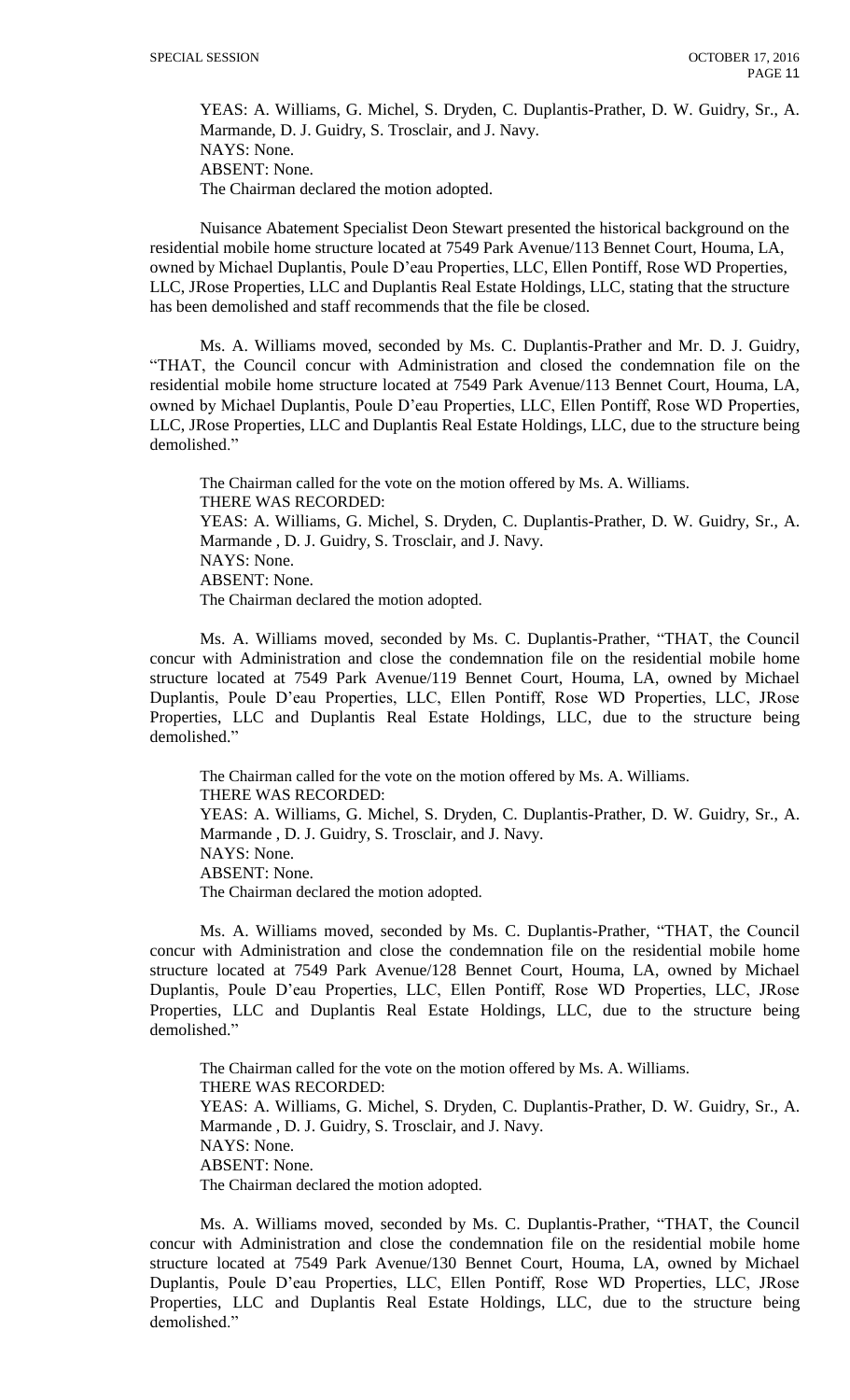The Chairman called for the vote on the motion offered by Ms. A. Williams. THERE WAS RECORDED: YEAS: A. Williams, G. Michel, S. Dryden, C. Duplantis-Prather, D. W. Guidry, Sr., A. Marmande , D. J. Guidry, S. Trosclair, and J. Navy. NAYS: None. ABSENT: None. The Chairman declared the motion adopted.

Ms. A. Williams moved, seconded by Ms. C. Duplantis-Prather, "THAT, the Council concur with Administration and close the condemnation file on the residential mobile home structure located at 7549 Park Avenue/105 Augustine Court, Houma, LA, owned by Michael Duplantis, Poule D'eau Properties, LLC, Ellen Pontiff, Rose WD Properties, LLC, JRose Properties, LLC, and Duplantis Real Estate Holdings, LLC, due to the structure being demolished."

The Chairman called for the vote on the motion offered by Ms. A. Williams. THERE WAS RECORDED: YEAS: A. Williams, G. Michel, S. Dryden, C. Duplantis-Prather, D. W. Guidry, Sr., A. Marmande , D. J. Guidry, S. Trosclair, and J. Navy. NAYS: None. ABSENT: None. The Chairman declared the motion adopted.

Nuisance Abatement Specialist Deon Stewart presented the historical background on the residential structure located at 505 Westview Drive, Houma, LA, owned by Thomas Ragas, stating that the structure continues to be in violation; and staff recommends that the structure be condemned.

Mr. G. Michel moved, seconded by Mr. S. Trosclair, "THAT, the Council find that the residential structure located at 505 Westview Drive, Houma, LA, owned by the Thomas Ragas, per the legal description,

LOT 4, BLOCK 23, LISA PARK SUBDIVISON, ADDEDUM NO. 11 is bounded by Westview Drive, Jana Drive (side), (formerly Lisa Drive), Northern Boundary of Subdivision, Dalgus Buquet or Assigns and Verna Street and commences at a distance of 200.00 feet from the intersection of Westview Drive and Verna Street measuring thence 65.00 feet front on Westview Drive, sane width in the rear, by depth of 100.5 feet on Jana Drive (side), and 101.01 feet on the opposite side line. All in accordance with a survey by Dading, Marques & Associates, Inc., dated September 13, 1988; together with all the buildings and improvements thereon and all rights, ways, privileges and servitudes thereunto belonging or in anywise appertaining

is in a dilapidated and dangerous condition that endangers the health, safety and welfare of the public. Accordingly, the structure is hereby condemned and the owner is hereby ordered to demolish, and/or remove the structure by November 17, 2016. In default of which Terrebonne Parish Consolidated Government may proceed with the bidding process for the demolition and/or removal."

The Chairman called for the vote on the motion offered by Mr. G. Michel. THERE WAS RECORDED: YEAS: A. Williams, G. Michel, S. Dryden, C. Duplantis-Prather, D. W. Guidry, Sr., A. Marmande, D. J. Guidry, S. Trosclair, and J. Navy. NAYS: None. ABSENT: None. The Chairman declared the motion adopted.

Nuisance Abatement Specialist Deon Stewart presented the historical background on the residential structure located at 1231 Wallis Street, Houma, LA, owned by Genece Baker, stating that the structure continues to be in violation; and staff recommends that the structure be condemned.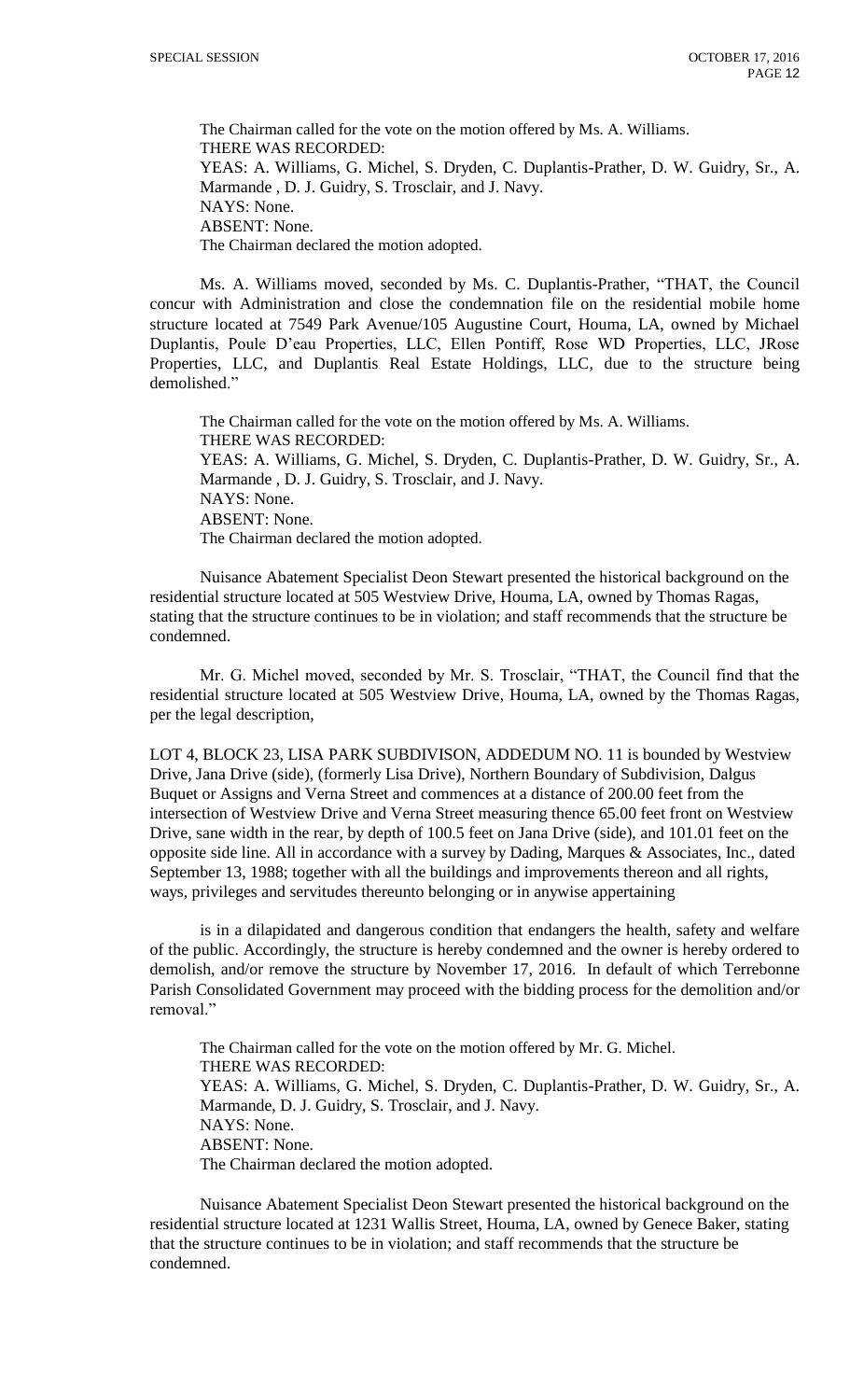Ms. A. Williams moved, seconded by Ms. C. Duplantis-Prather, "THAT, the Council continue the condemnation hearing, until January 17, 2017 at 5:30 p.m., on the residential structure located at 1231 Wallis Street, Houma, LA, owned by Genece Baker."

The Chairman called for the vote on the motion offered by Ms. A. Williams. THERE WAS RECORDED: YEAS: A. Williams, G. Michel, S. Dryden, C. Duplantis-Prather, D. W. Guidry, Sr., A. Marmande , D. J. Guidry, S. Trosclair, and J. Navy. NAYS: None. ABSENT: None. The Chairman declared the motion adopted.

Ms. Sara Zeringue, an agent with Fannie Mae, explained that the ownership of the property located at 206 Glynn Avenue was transferred to their office in September; and noted that the aforementioned property is under contract and they are requesting a continuance.

Nuisance Abatement Specialist Deon Stewart presented the historical background on the residential accessory structure located at 206 Glynn Avenue, Houma, LA, owned by Fannie Mae, stating that the property has transferred ownership and staff recommends that the file be closed.

Mr. D. J. Guidry moved, seconded by Mr. S. Trosclair, "THAT, the Council close the condemnation file on the residential accessory structure located at 206 Glynn Avenue, Houma, LA, owned by Fannie Mae, due to the transfer of ownership."

The Chairman called for the vote on the motion offered by Mr. D. J. Guidry. THERE WAS RECORDED: YEAS: A. Williams, G. Michel, S. Dryden, C. Duplantis-Prather, D. W. Guidry, Sr., A. Marmande , D. J. Guidry, S. Trosclair, and J. Navy. NAYS: None. ABSENT: None. The Chairman declared the motion adopted.

Nuisance Abatement Specialist Deon Stewart presented the historical background on the residential structure located at 221 Prince Collins Street, Houma, LA, owned by Joan Stewart, stating that the structure continues to be in violation; staff recommends that the structure be condemned.

Ms. A. Williams moved, seconded by Ms. C. Duplantis-Prather, "THAT, the Council find that the residential structure located at 221 Prince Collins Street, Houma, LA, owned by the Joan Stewart, per the legal description,

Two certain lots of ground, situated in the City of Houma, Parish of Terrebonne, State of Louisiana, in Section 6, T17S-R17E, and being designated as Lots 19 and 20 of Block 2 of Addendum No. 2 to PRINCE COLLINS SUBDIVISON, as shown on a plan of survey prepared by Bobby F. Warren, C.E., dated September 11,1961, recorded under COB 323. Entry No. 221089, records of Terrebonne Parish, Louisiana, said lots forming one composite lot which measures 80 feet front on a street known as Wallace Lane (now Prince Collins Street), by a depth of 78.31 feet on its southerly side line, and with a width across the rear of 80 feet; together with all buildings and improvements thereon and all rights, ways, privileges, prescriptions and servitudes belonging and appertaining. FOR TITLE SEE: COB 2260, folio 248

is in a dilapidated and dangerous condition that endangers the health, safety and welfare of the public. Accordingly, the structure is hereby condemned and the owner is hereby ordered to demolish, and/or remove the structure by November 17, 2016. In default of which Terrebonne Parish Consolidated Government may proceed with the bidding process for the demolition and/or removal."

The Chairman called for the vote on the motion offered by Ms. A. Williams. THERE WAS RECORDED: YEAS: A. Williams, G. Michel, S. Dryden, C. Duplantis-Prather, D. W. Guidry, Sr., A. Marmande, D. J. Guidry, S. Trosclair, and J. Navy. NAYS: None.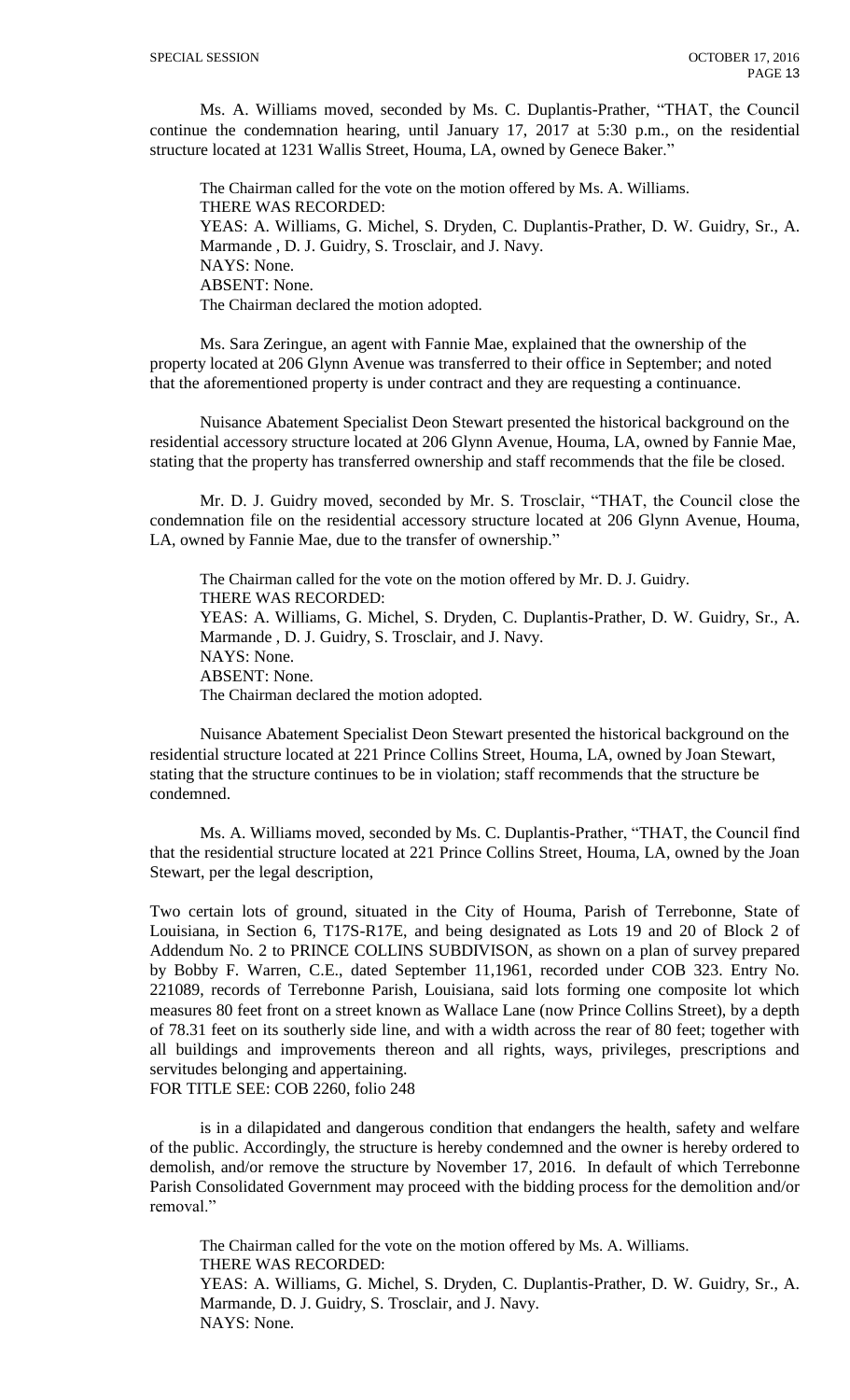ABSENT: None.

The Chairman declared the motion adopted.

Nuisance Abatement Specialist Deon Stewart presented the historical background on the residential structure located at 315 Stovall Street, Houma, LA, owned by the Estate of Herbert and Vivian Coleman Brown, stating that notice to owner was unsuccessful; staff recommends that this matter be continued until the next scheduled hearing.

Ms. A. Williams moved, seconded by Ms. C. Duplantis-Prather, "THAT, the Council continue the condemnation hearing, until January 17, 2017 at 5:30 p.m., on the residential structure located at 315 Stovall Street, Houma, LA, owned by the Estate of Herbert and Vivian Coleman Brown."

The Chairman called for the vote on the motion offered by Ms. A. Williams. THERE WAS RECORDED: YEAS: A. Williams, G. Michel, S. Dryden, C. Duplantis-Prather, D. W. Guidry, Sr., A. Marmande , D. J. Guidry, S. Trosclair, and J. Navy. NAYS: None. ABSENT: None. The Chairman declared the motion adopted.

Ms. A. Williams moved, seconded by Ms. C. Duplantis-Prather, "THAT, the Council continue the condemnation hearing, until January 17, 2017 at 5:30 p.m., on the residential structure located at 114 Alex Williams Lane, Houma, LA, owned by the Estate of Nathaniel and Olivia White."

The Chairman called for the vote on the motion offered by Ms. A. Williams. THERE WAS RECORDED: YEAS: A. Williams, G. Michel, S. Dryden, C. Duplantis-Prather, D. W. Guidry, Sr., A. Marmande , D. J. Guidry, S. Trosclair, and J. Navy. NAYS: None. ABSENT: None. The Chairman declared the motion adopted.

Nuisance Abatement Specialist Deon Stewart presented the historical background on the commercial accessory structure located at 112 A Rome Commercial Place, Houma, LA, owned by Robert Dishman, stating that notice to owner was unsuccessful; staff recommends that the matter be continued until the next scheduled hearing.

Mr. D. J. Guidry moved, seconded by Mr. S. Trosclair, "THAT, the Council continue the condemnation hearing, until January 17, 2017 at 5:30 p.m., on the commercial accessory structure located at 112 A Rome Commercial Place, Houma, LA, owned by Robert Dishman."

The Chairman called for the vote on the motion offered by Mr. D. J. Guidry. THERE WAS RECORDED: YEAS: A. Williams, G. Michel, S. Dryden, C. Duplantis-Prather, D. W. Guidry, Sr., A. Marmande , D. J. Guidry, S. Trosclair, and J. Navy. NAYS: None. ABSENT: None. The Chairman declared the motion adopted.

Nuisance Abatement Specialist Deon Stewart presented the historical background on the residential mobile home structure located at 5415 Bayouside Drive, Chauvin, LA, owned by Everette Pinell, stating that notice to owner was unsuccessful; and staff recommends that the matter be continued until the next scheduled hearing.

Mr. D. J. Guidry moved, seconded by Mr. S. Trosclair, "THAT, the Council continue the condemnation hearing, until January 17, 2017 at 5:30 p.m., on the residential mobile home structure located at 5415 Bayouside Drive, Chauvin, LA, owned by Everette Pinell."

The Chairman called for the vote on the motion offered by Mr. D. J. Guidry. THERE WAS RECORDED: YEAS: A. Williams, G. Michel, S. Dryden, C. Duplantis-Prather, D. W. Guidry, Sr., A. Marmande , D. J. Guidry, S. Trosclair, and J. Navy.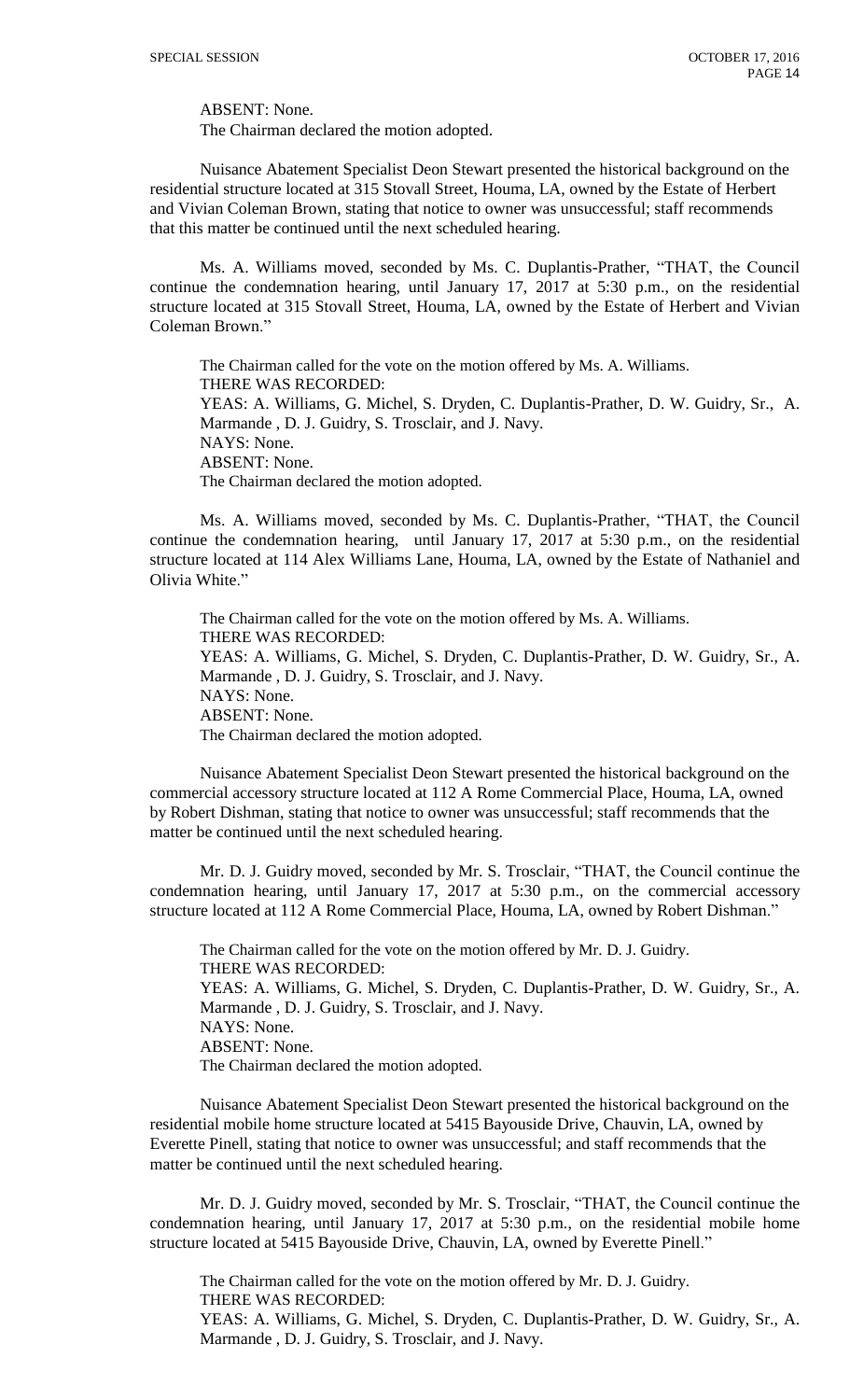NAYS: None. ABSENT: None. The Chairman declared the motion adopted.

Ms. Leah Leblanc, owner of the property located at 957 Highway 55, Montegut, LA, explained that she is making repairs to the property and intend to continue to bring the property up to code.

Mr. S. Trosclair moved, seconded by Mr. A. Marmande, "THAT, the Council continue the condemnation hearing, until January 17, 2017 at 5:30 p.m. on the residential structure located at 957 Highway 55, Montegut, LA, owned by Leah Denise Leblanc."

The Chairman called for the vote on the motion offered by Mr. S. Trosclair. THERE WAS RECORDED: YEAS: A. Williams, G. Michel, S. Dryden, C. Duplantis-Prather, D. W. Guidry, Sr., A. Marmande , D. J. Guidry, S. Trosclair, and J. Navy. NAYS: None. ABSENT: None. The Chairman declared the motion adopted.

Nuisance Abatement Specialist Deon Stewart presented the historical background on the residential and accessory structures located at 211 Henderson Street, Houma, LA, owned by Trudy E. Lee a/k/a Trudy E. Lee Ralston, stating that the structures continue to be in violation; and staff recommends that the structure be condemned.

Ms. Trudy Lee Ralston, owner of the property located at 211 Henderson Street, Houma, LA, explained that the foundation of the structure is "sound" and they will continue to maintain the grass and make improvements to the property.

Ms. C. Duplantis-Prather moved, seconded by Mr. D. J. Guidry, "THAT, the Council continue the condemnation hearing, until January 17, 2017 at 5:30 p.m., on the residential and accessory structure located at 211 Henderson Street, Houma, LA, owned by Trudy E. Lee a/k/a Trudy E. Lee Ralston."

The Chairman called for the vote on the motion offered by Ms. C. Duplantis-Prather. THERE WAS RECORDED: YEAS: A. Williams, G. Michel, S. Dryden, C. Duplantis-Prather, D. W. Guidry, Sr., A. Marmande , D. J. Guidry, S. Trosclair, and J. Navy. NAYS: None. ABSENT: None. The Chairman declared the motion adopted.

Nuisance Abatement Specialist Deon Stewart presented the historical background on the residential accessory structure located at 104 Odelia Circle, Houma, LA, owned by Patrice Chapman, stating that the structure has been demolished; and staff recommends that the file be closed.

Ms. A. Williams moved, seconded by Ms. C. Duplantis-Prather, "THAT, the Council close the condemnation file on the residential accessory structure located at 104 Odelia Circle, Houma, LA, owned by Patrice Chapman due to the structure being demolished."

The Chairman called for the vote on the motion offered by Ms. A. Williams. THERE WAS RECORDED: YEAS: A. Williams, G. Michel, S. Dryden, C. Duplantis-Prather, D. W. Guidry, Sr., A. Marmande , D. J. Guidry, S. Trosclair, and J. Navy. NAYS: None. ABSENT: None. The Chairman declared the motion adopted.

Nuisance Abatement Specialist Deon Stewart presented the historical background on the residential accessory structure located at 303 Mike Street, Houma, LA, owned by Clarence and Carol Burns, stating that the structure continues to be in violation; and staff recommends that the structure be condemned.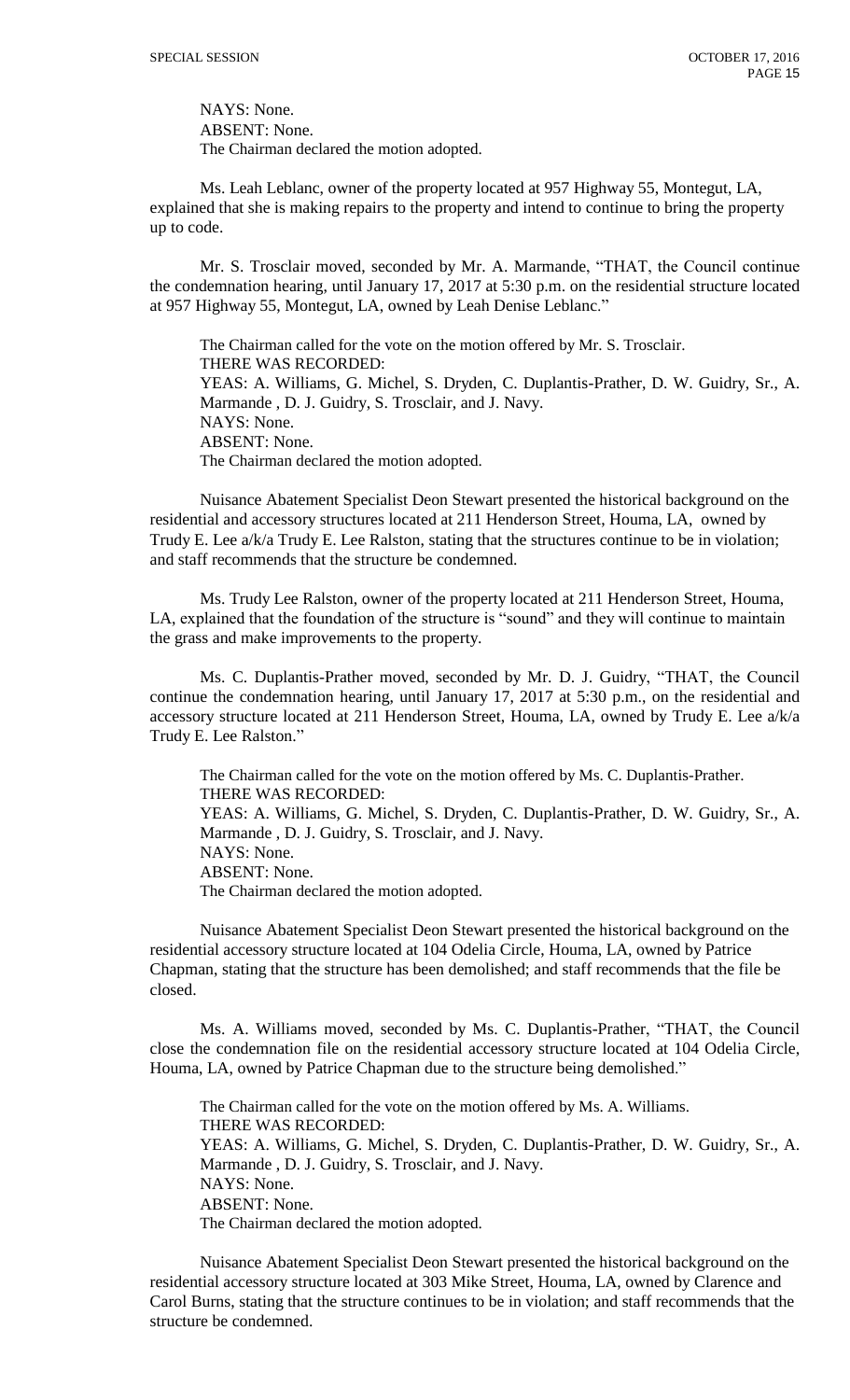Mr. G. Michel moved, seconded by Mr. S. Trosclair, "THAT, the Council find that the residential accessory structure located at 303 Mike Street, Houma, LA, owned by Clarence and Carol Burns, per the legal description,

LOT NO. TWENTY-TWO (22) of BLOCK NO. TWO (2) of ADDENDUM NO. THREE (3) DAIGLE SUBDIVISION, being a subdivision of property belonging to Robert Daigle, situated in Section 4, T 17 S, R17 E, Terrebonne Parish, Louisiana, as shown and designated on plan thereof made by Arthur DeFraites, C.E., dated April 25, 1960 and duly recorded in the Clerk's office in the Parish Terrebonne, Louisiana and on a plan thereof made by E.M Collier, C.E., dated February 8, 1962; said lot measuring a frontage of eighty (80') feet on the south side of Mike Street, by a depth between equal and parallel lines of seventy- six (76') feet and having a rear width of Eighty (80') feet, said lot being bounded on the North by Mike Street, South by the Estate of Samuel white or assigns, West by Lot No. Twenty-three (23) of Block No. Two (2) and East by lot 21 Block2 both of Addendum No. Three (3) to Daigle Subdivision; together with all buildings and improvements thereon, and all rights, ways, privileges and servitudes thereunto belonging or in anywise appertaining.

is in a dilapidated and dangerous condition that endangers the health, safety and welfare of the public. Accordingly, the structure is hereby condemned and the owner is hereby ordered to demolish, and/or remove the structure by November 17, 2016. In default of which Terrebonne Parish Consolidated Government may proceed with the bidding process for the demolition and/or removal."

The Chairman called for the vote on the motion offered by Mr. G. Michel. THERE WAS RECORDED: YEAS: A. Williams, G. Michel, S. Dryden, C. Duplantis-Prather, D. W. Guidry, Sr., A. Marmande, D. J. Guidry, S. Trosclair, and J. Navy. NAYS: None. ABSENT: None. The Chairman declared the motion adopted.

Nuisance Abatement Specialist Deon Stewart presented the historical background on the residential structure located at 617 Dupont Street, Houma, LA, owned by Bond and Eula Howard, stating that the structure continues to be in violation; and staff recommends that the structure be condemned.

Ms. Eula Howard, an heir of the property located at 617 Dupont Street, stated that she is on a fixed income and she would like to have the property demolished.

Discussion ensued and several Council members explained the situation to Ms. Howard and tried to assist her with this process; and granting Ms. Howard additional time to demolish the structure.

Ms. A. Williams moved, seconded by Ms. C. Duplantis-Prather, "THAT, the Council continue condemnation hearing on January, 2017 at 5:30 p. m. on the residential structure located at 617 Dupont Street, Houma, LA, owned by Bond and Eula Howard."

The Chairman called for the vote on the motion offered by Ms. A. Williams. THERE WAS RECORDED: YEAS: A. Williams, G. Michel, S. Dryden, C. Duplantis-Prather, D. W. Guidry, Sr., A. Marmande , D. J. Guidry, S. Trosclair, and J. Navy. NAYS: None. ABSENT: None. The Chairman declared the motion adopted.

Nuisance Abatement Specialist Deon Stewart presented the historical background on the residential accessory structure located at 218 Evelyn Avenue, Houma, LA, owned by Elizabeth Louise Portz, stating that the structure continues to be in violation; and staff recommends that the structure be condemned.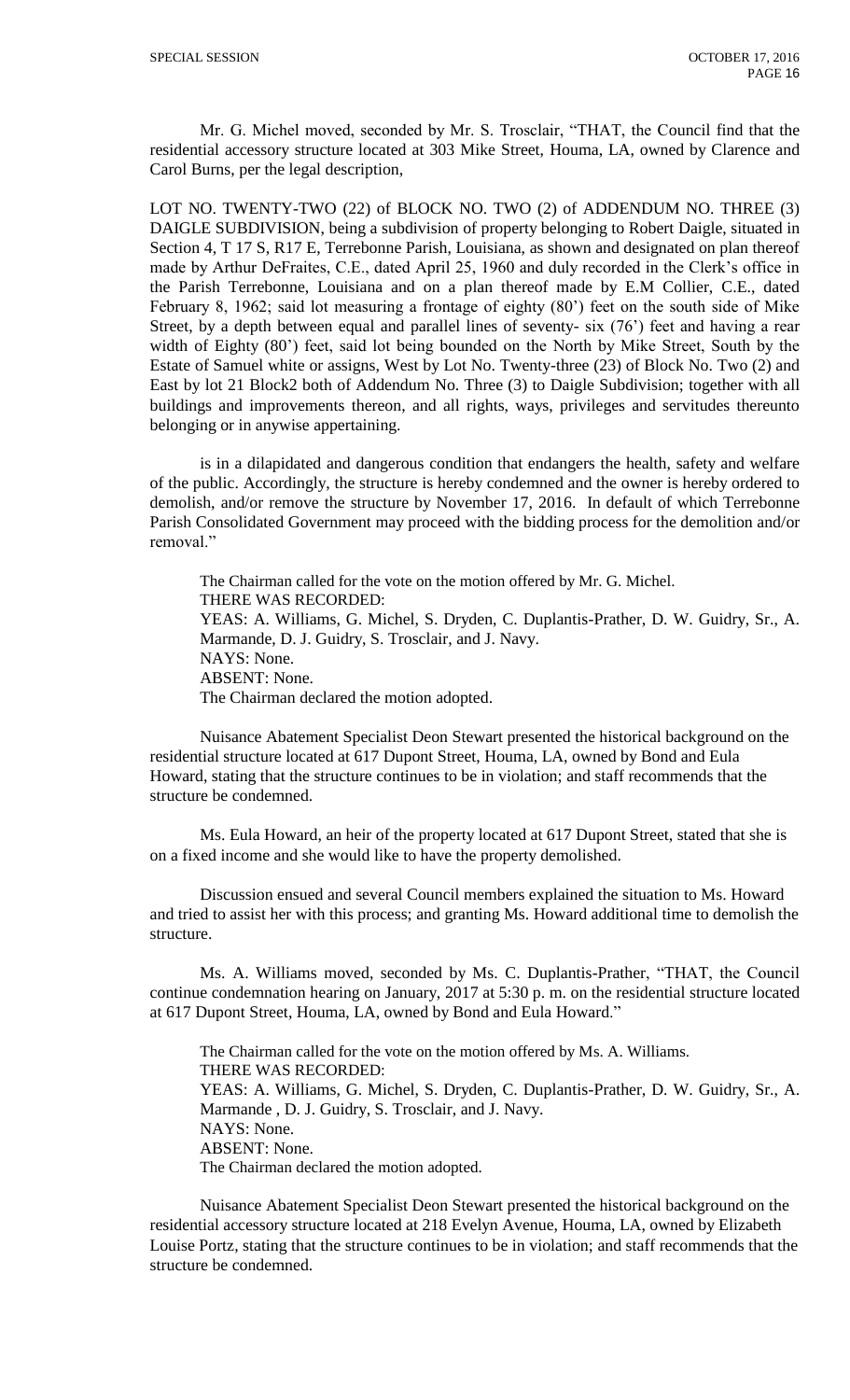Mr. D. J. Guidry moved, seconded by Mr. S. Trosclair, "THAT, the Council find that the residential accessory structure located at 218 Evelyn Avenue, Houma, LA, owned by Elizabeth Louise Portz, per the legal description,

THAT CERTAIN PIECE OF PORTION OF GROUND, situated in the Parish of Terrebonne, City of Houma, Louisiana, designated as LOT 9, BLOCK 1, ADDENDUM TWO OF MAGNOLIA PARK SUBDIVISION, bounded northwesterly by Evelyn Avenue, northeasterly by Lot 9, Block 1 Magnolia Park Subdivision Addendum No. 2, southwesterly by Lot 7, Block 1, Magnolia Park Subdivision Addendum No.2 southeasterly by portions of Lot 7-A and Lot 8-A of Block 5, Magnolia Park Subdivision Addendum No. 2 Said lot measures a width of 60 feet along its front or northwest side, by a depth of 110 feet between equal and parallel lines, with a width across the rear or its southeast side of 60 feet. All as more fully shown on plan of subdivision by T. Baker Smith & Son, Inc., dated September 26,1995 filed of record under Entry No. 981014; together with all the buildings and improvements thereon, as well as all rights, ways, privileges and servitudes thereunto belonging or otherwise appertaining.

is in a dilapidated and dangerous condition that endangers the health, safety and welfare of the public. Accordingly, the structure is hereby condemned and the owner is hereby ordered to demolish, and/or remove the structure by November 17, 2016. In default of which Terrebonne Parish Consolidated Government may proceed with the bidding process for the demolition and/or removal."

The Chairman called for the vote on the motion offered by Mr. D. J. Guidry. THERE WAS RECORDED: YEAS: A. Williams, G. Michel, S. Dryden, C. Duplantis-Prather, D. W. Guidry, Sr., A. Marmande, D. J. Guidry, S. Trosclair, and J. Navy. NAYS: None. ABSENT: None. The Chairman declared the motion adopted.

Nuisance Abatement Specialist Deon Stewart presented the historical background on the residential structure located at 409 Priscilla Street, Houma, LA, owned by the Estate of Edward Morgan, stating that the structure continues to be in violation; and staff recommends that the structure be condemned.

Ad Hoc Attorney William Dunckelman stated that he has been in contact with an heir, Ms. Morgan, and stated that they would like a continuance to repair the structure.

Ms. Rhonda Williams, a neighbor and friend of the family, stated that she has been in contact with family members and they would like for the structure to be demolished because of the number of heirs of the property.

Ms. A. Williams moved, seconded by Mr. A. Marmande, "THAT, the Council find that the residential structure located at 409 Priscilla Street, Houma, LA, owned by the Estate of Edward Morgan, per the legal description,

Lot No. Seven (7) of Block Eleven (11) of Addendum No. One (1) Boykin Subdivision, per plan recorded at COB 225, folio 258, Entry No. 148396, Terrebonne Parish, Louisiana,

is in a dilapidated and dangerous condition that endangers the health, safety and welfare of the public. Accordingly, the structure is hereby condemned and the owner is hereby ordered to demolish, and/or remove the structure by November 17, 2016. In default of which Terrebonne Parish Consolidated Government may proceed with the bidding process for the demolition and/or removal."

The Chairman called for the vote on the motion offered by Ms. A. Williams. THERE WAS RECORDED: YEAS: A. Williams, G. Michel, S. Dryden, C. Duplantis-Prather, D. W. Guidry, Sr., A. Marmande, D. J. Guidry, S. Trosclair, and J. Navy. NAYS: None. ABSENT: None. The Chairman declared the motion adopted.